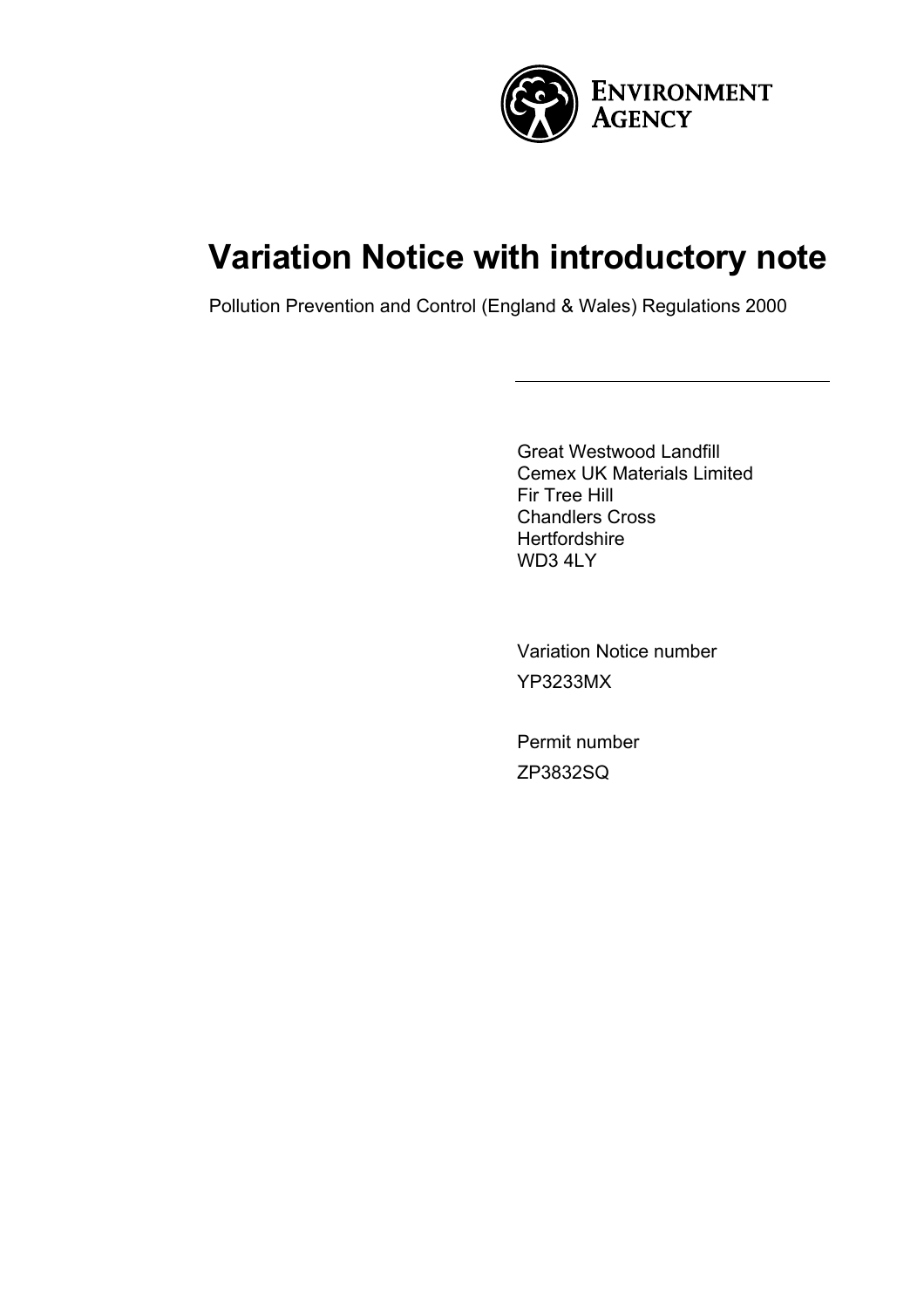# **Great Westwood Landfill Permit Number ZP3832SQ**

# **Introductory note**

### *This introductory note does not form a part of the permit*

The following notice is issued under regulation 17 of The Pollution Prevention and Control (England and Wales) Regulations 2000 (S.I.2000 No. 1973 (as amended) (the Regulations) to vary the conditions of a permit issued under the Regulations to operate part of an installation. The notice comprises schedule 1 containing conditions to be deleted, schedule 2 conditions to be amended and schedule 3 conditions to be added.

The variation is Agency initiated and has been undertaken as part of a review of the Landfill Permit Template. The original technical decisions made during determination of the application have not been revisited other than the requirement for surface water monitoring and revision of the carbon dioxide limits.

The effect of this variation is to delete all the existing conditions attached to the permit (ZP3832SQ) and to replace these with the set of conditions in line with the new PPC Template Permit for Landfill (Version 5).

There are no substantial changes to the installation as a result of this variation.

A non-technical description of the installation is given in the Permit and is repeated here and updated for the sake clarity, but the main features of the installation are as follows:

The Great Westwood Quarry / Landfill is located 1km to the north east of Chandlers Cross and 5km to the north west of Watford in Hertfordshire. The maximum capacity of the installation is 1.8 million cubic metre of inert waste and using the conversion figure provided by the applicant (1m<sup>3</sup> equals 1.5 tonnes) equates to 2.7 million tonnes. The applicant has proposed maximum filling rate of 200,000 tonnes per annum. The site is approximately 12 metres deep and has a plan area of 45,000 square metres.

Operations commenced in September of 2000 under the terms and conditions of waste management licence number WML 80169.

The installation will be operated and managed in accordance with a certified Environmental Management System (EMS) that has been developed in accordance with ISO 14001. The EMS is used to control and mitigate the impact of the site on the wider environment and will be regularly audited to ensure compliance.

The objectives of the PPC and Landfill Regulation will be achieved through the use of the waste acceptance and control procedures, environmental monitoring procedures and operational procedures to control environmental nuisance. An assessment of the European Sites that could be affected by the landfill installation has been undertaken and none were found. The assessment has highlighted that there are two SSSI located within 2km of the site. The type of waste accepted at the installation, with control measures contained in the site operational plan show there should be a negligible impact on these sites.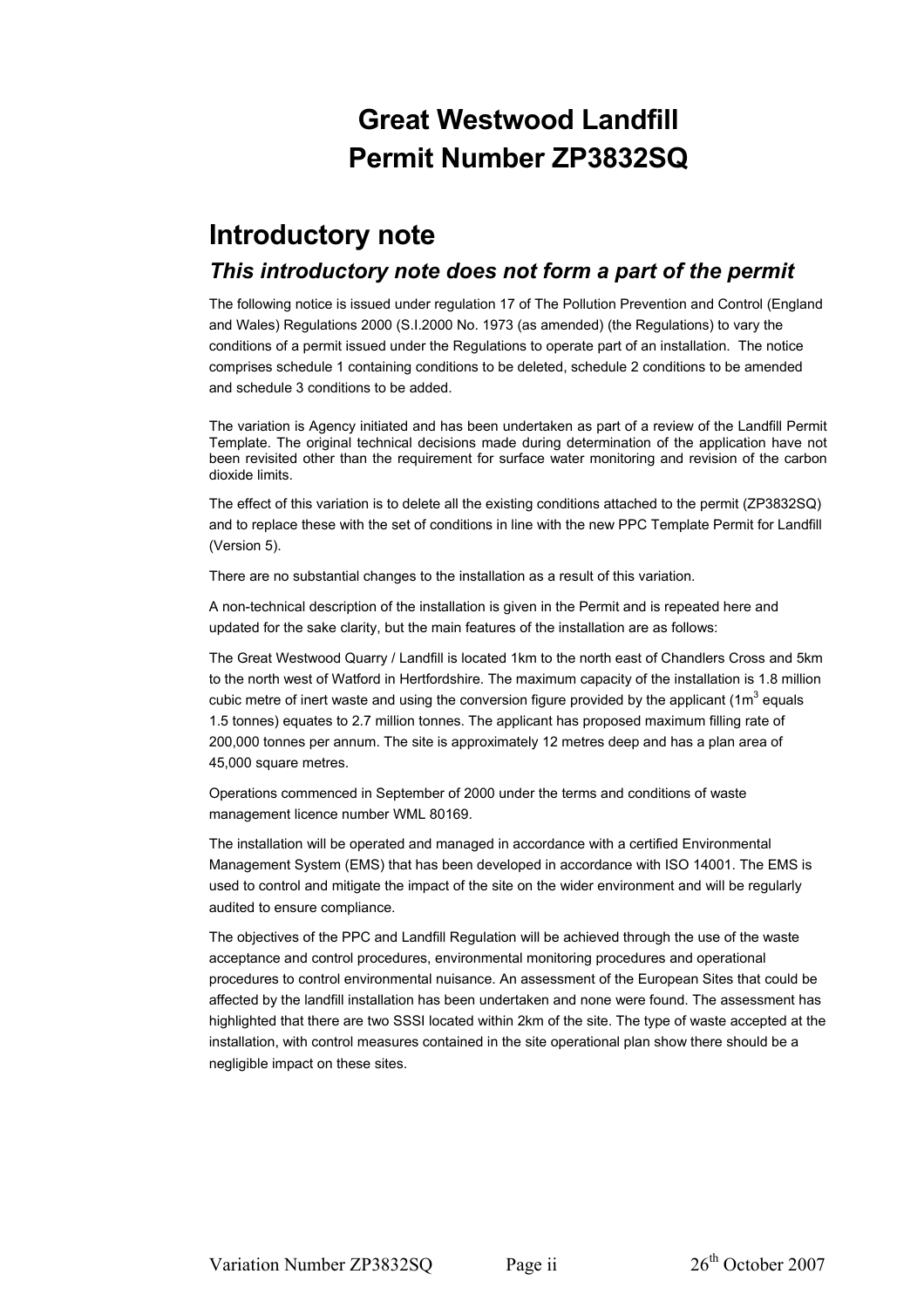Monitoring of emissions of landfill gas and emission to groundwater is undertaken from six boreholes located around the perimeter of the site. These boreholes were installed since prior to the issue of the waste management licence and are of the combined type (gas and groundwater). Two of these are up-gradient and at least two of the other four are down gradient to comply with the relevant Landfill Technical guidance notes. Trigger levels for Groundwater have been set at the four downstream boreholes. These levels for groundwater have been set using the knowledge of the Area ground water team and data supplied, assimilated before and after the issue of the WML. As inert waste does not generate leachate no monitoring will be required.

The site is located above the water table, with the base of the installation consisting of sand and gravel deposits overlying chalk, which is defined as a major aquifer. The nearest public water supply is 1200 metres away from the centre of the site. Through the Conceptual model contained in the ESID report and the hydrogeological risk assessment, which has used available on site data, it has been determined that no List 1 substances are likely to be present in the groundwater.

Three Rivers District Council is the responsible local authority, with the jurisdiction of the waste planning authority residing with Hertfordshire County Council, who determined the planning application number 8/0503-90(122) permission 8 October 1999.

| <b>Status Log of the Permit</b>                                                  |                          |                              |
|----------------------------------------------------------------------------------|--------------------------|------------------------------|
| Detail                                                                           | Date                     | <b>Response Date</b>         |
| Application ZP3832SQ                                                             | Received 31/03/2005      |                              |
| Duly made                                                                        | 27/04/2007               |                              |
| Response to Schedule<br>request<br>4<br>for<br>information                       | Request dated 20/05/2005 | Response received 13/06/2005 |
| Response to Schedule<br>4<br>request<br>for<br>information                       | Request dated 27/09/2005 | Response received 03/10/2005 |
| Request to extend determination                                                  | Request dated 10/08/2005 | Response received 22/09/2005 |
| Permit determined                                                                | 08/11/2005               |                              |
| Request by Operator to amend CO <sub>2</sub> trigger<br>levels WWD/IPPC/LFG/Re02 | 11/10/2006               |                              |
| Variation Determined (YP3233MX)                                                  | 29/10/2007               |                              |

| Superseded or partially superseded licences/authorisations/consents relating to this installation |                         |               |                                      |  |  |  |
|---------------------------------------------------------------------------------------------------|-------------------------|---------------|--------------------------------------|--|--|--|
| Holder                                                                                            | <b>Reference Number</b> | Date of Issue | <b>Fully or Partially Superseded</b> |  |  |  |
| RMC Aggregates (Greater<br>London) Limited                                                        | EAWML 80169             | 08/09/2000    | Fully                                |  |  |  |

End of introductory Note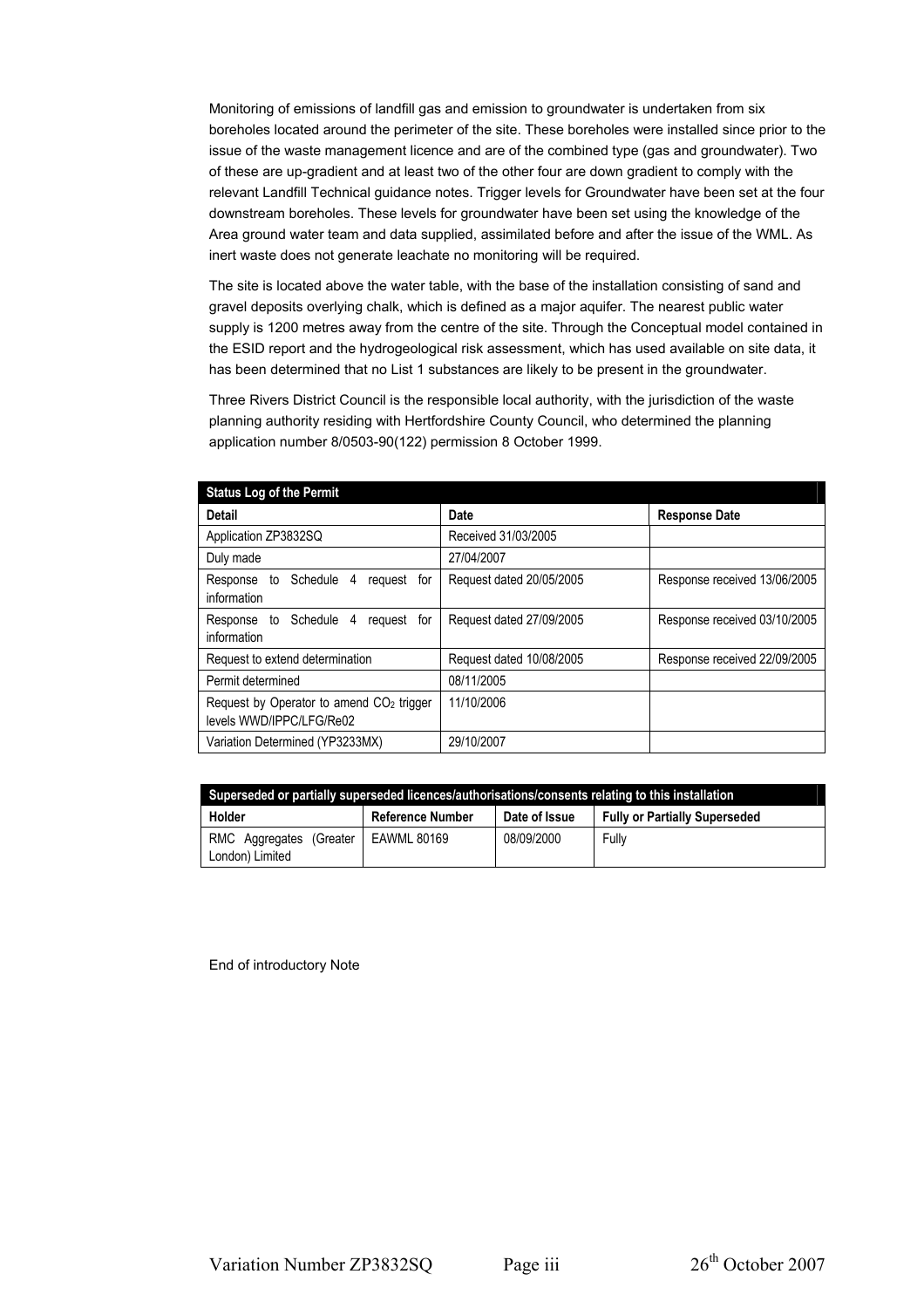#### Variation Notice

Pollution Prevention and Control (England and Wales) Regulations 2000



### **ENVIRONMENT AGENCY**

# **Variation Notice**

Permit number ZP3832SQ Variation Notice number

YP3233MX

The Environment Agency in exercise of its powers under regulation 17 of the Pollution Prevention and Control (England and Wales) Regulations 2000 (S.I. 2000 No. 1973) (as amended), hereby varies the permit (ZP3832SQ) held by you.

**Cemex UK Materials Limited** ("the Operator"), whose registered office is

**Cemex House Coldharbour Lane Thorpe Egham Surry TW12 8TD** 

**Company registration number 4895833** 

to operate an installation at **Great Westwood Landfill Fir Tree Hill Chandlers Cross Hertfordshire WD3 4LY** 

to the extent set out in schedules 1 to 3 of this variation notice.

This notice shall take effect from 30/10/2007 at 00.01 hours

| Signed              | Date       |
|---------------------|------------|
| 1 rempson<br>$A$ 04 | 29/10/2007 |

Roy Thompson, Team Leader Bedford Strategic Permitting Group

Authorised to sign on behalf of the Environment Agency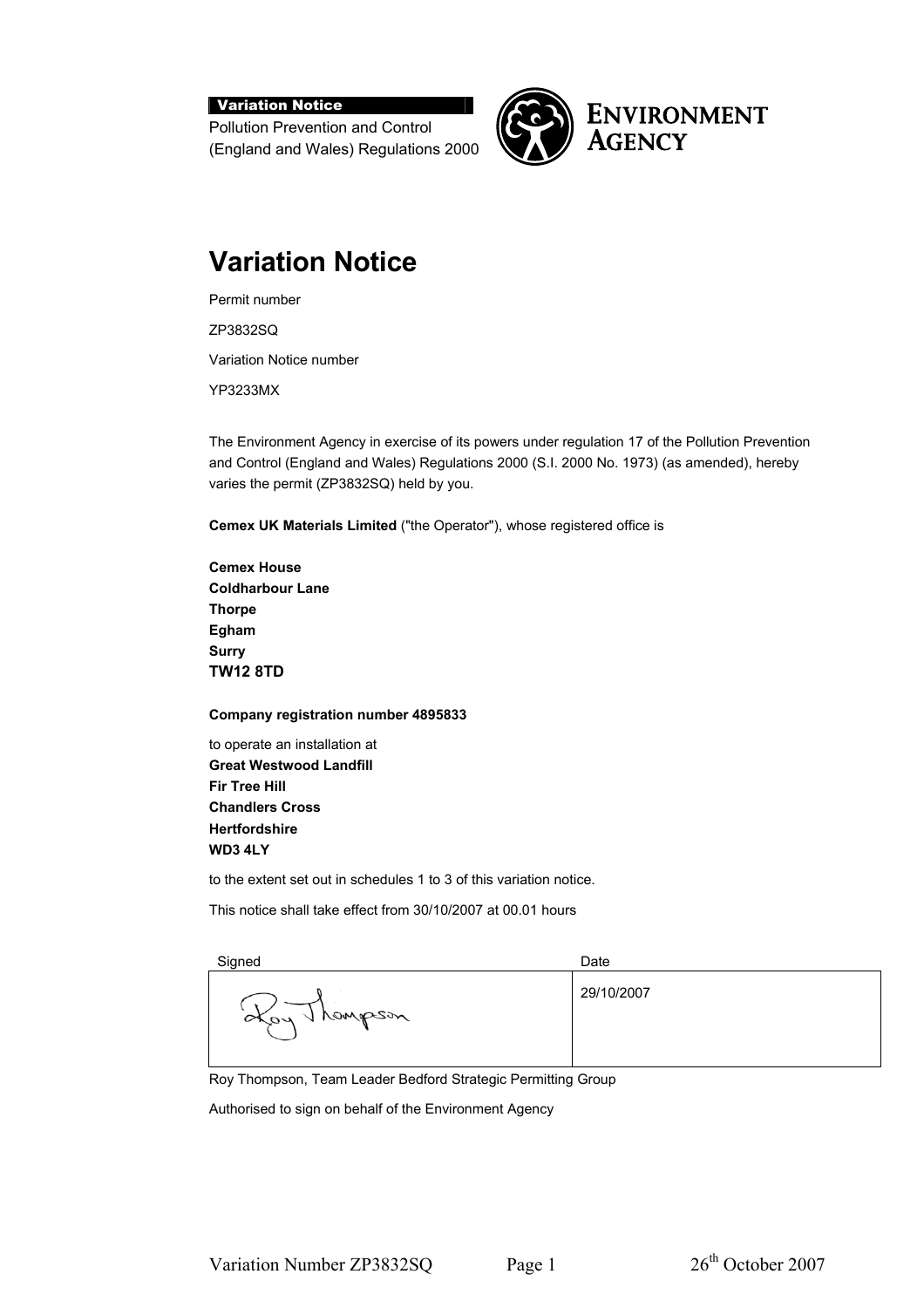#### SCHEDULE 1 - CONDITIONS TO BE DELETED

All existing conditions and schedules for permit ZP3832SQ

#### SCHEDULE 2 - CONDITIONS TO BE AMENDED

No conditions to be amended.

### SCHEDULE 3 - CONDITIONS TO BE ADDED

The following conditions and schedules are added to the permit: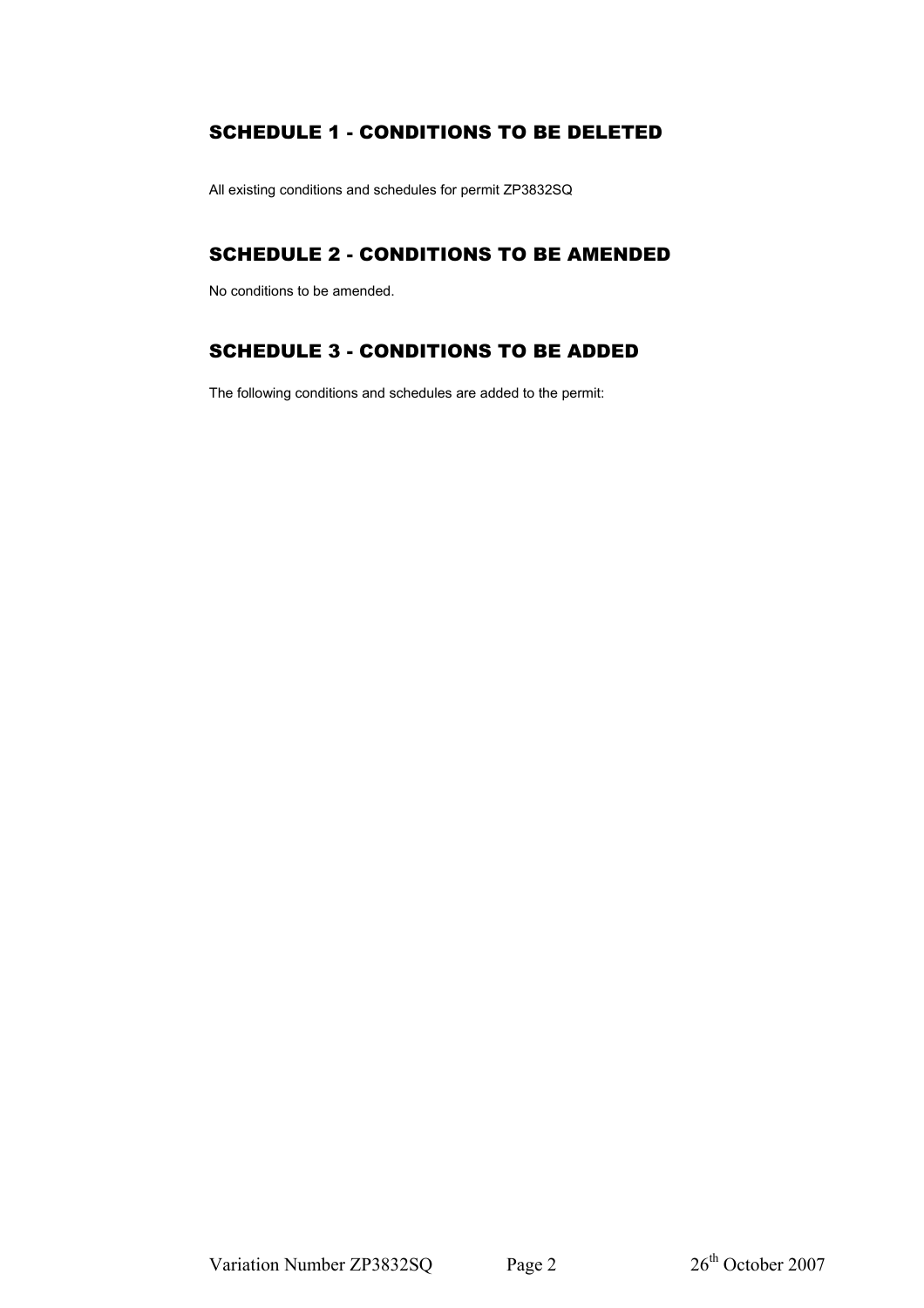# **1. Management**

### **1.1 General management**

- 1.1.1 The activities shall be managed and operated:
	- (a) in accordance with a management system, which identifies and minimises risks of pollution, including those arising from operations, maintenance, accidents, incidents and non-conformances and those drawn to the attention of the operator as a result of complaints; and
	- (b) by sufficient persons who are competent in respect of the responsibilities to be undertaken by them in connection with the operation of the activities.
- 1.1.2 Records demonstrating compliance with condition 1.1.1 shall be maintained.
- 1.1.3 Any person having duties that are or may be affected by the matters set out in this permit shall have convenient access to a copy of it kept at or near the place where those duties are carried out.

### **1.2 Accidents that may cause pollution**

- 1.2.1 The operator shall:
	- (a) maintain and implement an accident management plan;
	- (b) review and record at least every 4 years or as soon as practicable after an accident, (whichever is the earlier) whether changes to the plan should be made;
	- (c) make any appropriate changes to the plan identified by a review.

### **1.3 Finance**

- 1.3.1 The financial provision for meeting the obligations under this permit set out in the agreement made between the operator and the Agency dated 08/11/2005 shall be maintained by the operator throughout the subsistence of this permit and the operator shall produce evidence of such provision whenever required by the Agency.
- 1.3.2 The operator shall ensure that the charges it makes for the disposal of waste in the landfill cover the cost of operating the landfill, as far as possible the cost of the financial provision required by condition 1.3.1 and the estimated costs for the closure and aftercare of the landfill.

### **1.4 Site security**

1.4.1 Site security measures shall prevent unauthorised access to the site, as far as practicable.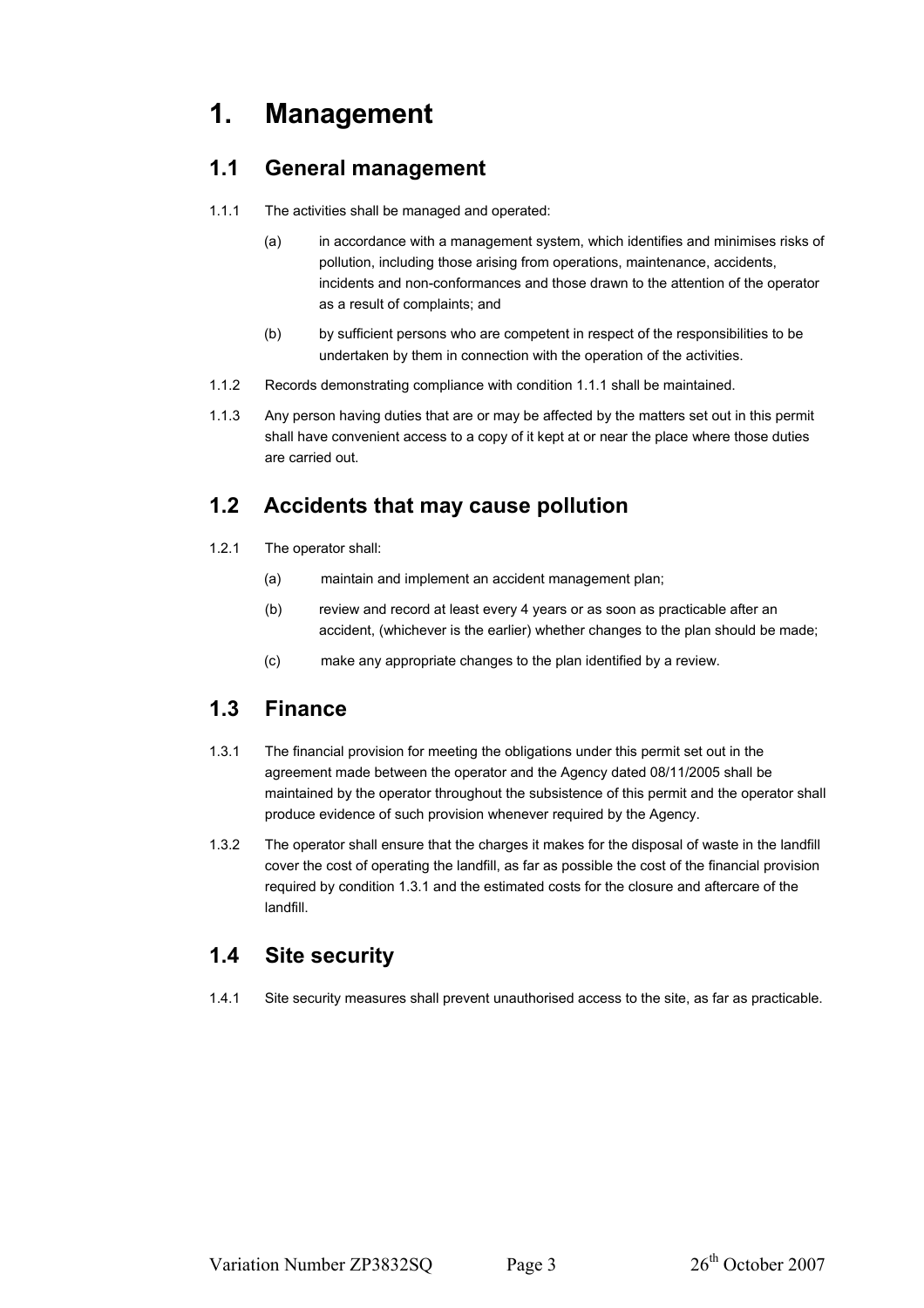## **2. Operations**

### **2.1 Permitted activities**

2.1.1 The operator is authorised to carry out the activities specified in schedule 1 table S1.1 (the "activities").

### **2.2 The site**

2.2.1 The activities shall not extend beyond the site, being the land shown in red on the site plan at schedule 2 to this permit.

### **2.3 Operating techniques**

2.3.1 The activities shall, subject to the conditions of this permit, be operated using the techniques and in the manner described in the documentation specified in schedule 1 table S1.2, unless otherwise agreed in writing by the Agency.

### **2.4 Off-site conditions**

There are no conditions in this permit to which Regulation 12(12) of the PPC Regulations apply.

### **2.5 Improvement programme**

- 2.5.1 The operator shall complete the improvements specified in schedule 1 table S1.3 by the date specified in that table unless otherwise agreed in writing by the Agency.
- 2.5.2 Except in the case of an improvement which consists only of a submission to the Agency, the operator shall notify the Agency within 14 days of completion of each improvement.

### **2.6 Pre-operational conditions**

There are no pre-operational conditions in this permit.

### **2.7 Engineering**

- 2.7.1 No construction of any new cell shall commence until the operator has submitted construction proposals and the Agency has confirmed that it is satisfied with the construction proposals.
- 2.7.2 The construction of a new cell shall take place only in accordance with the approved construction proposals unless:
	- (a) any change to the approved construction proposals would have no impact on the performance of any element of the design; or
	- (b) a change has otherwise been agreed in writing by the Agency.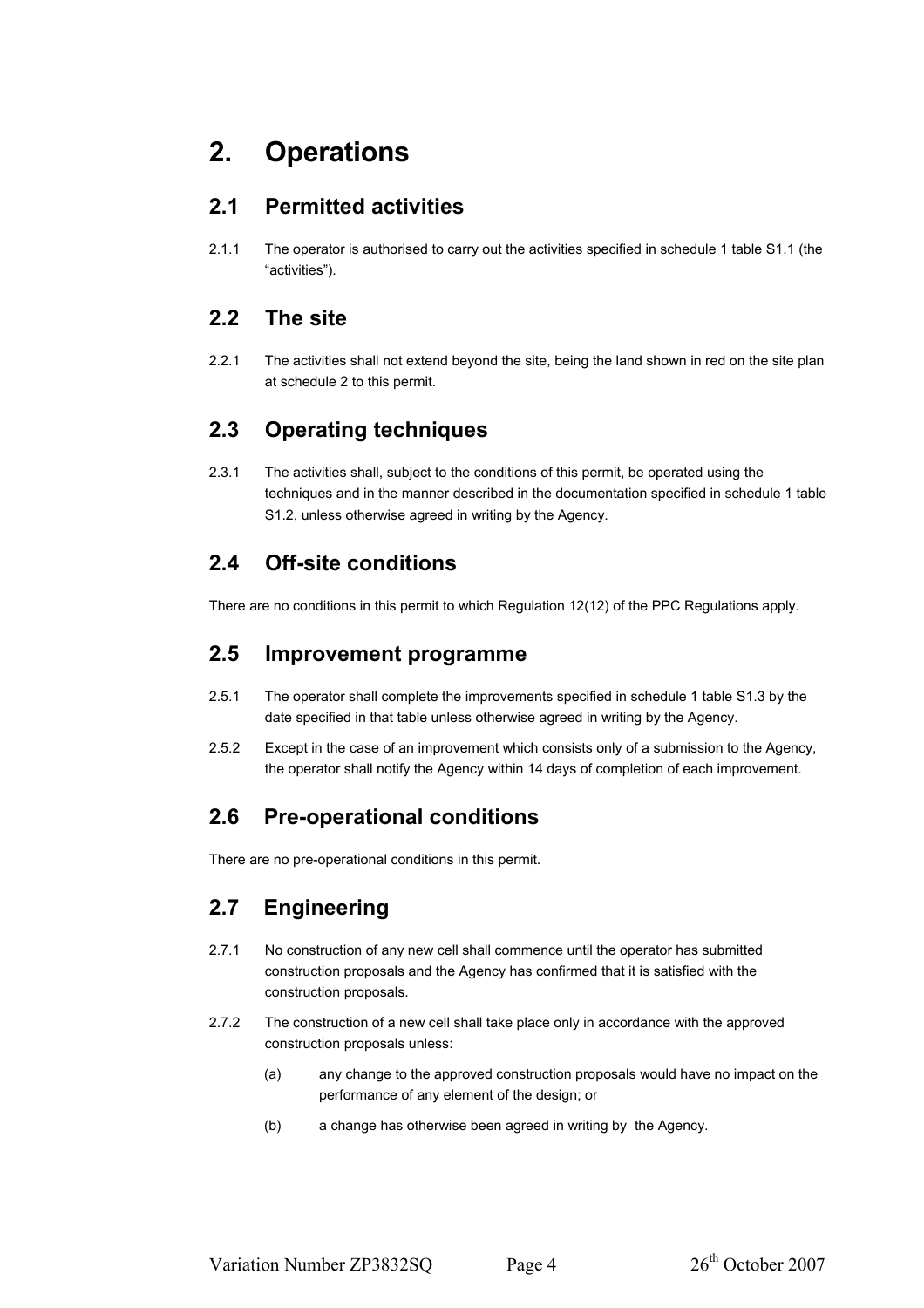- 2.7.3 No disposal of waste shall take place in a new cell until the operator has submitted a CQA Validation Report and the Agency has confirmed that it is satisfied with the CQA Validation Report.
- 2.7.4 No construction of landfill infrastructure shall commence until the operator has submitted relevant construction proposals or a written request to use previous construction proposals and the Agency has confirmed that it is satisfied with the construction proposals.
- 2.7.5 The construction of the Landfill infrastructure shall take place only in accordance with the approved construction proposals unless:
	- (a) any change to the approved construction proposals would have no impact on the performance of any element of the design; or
	- (b) a change has otherwise been agreed in writing by the Agency.
- 2.7.6 The operator shall submit a CQA Validation Report as soon as practicable following the construction of the relevant landfill infrastructure.
- 2.7.7 Where pollution controls are immediately necessary to prevent an incident or accident, then conditions 2.7.4 and 2.7.5 do not apply and the relevant landfill infrastructure may be constructed, provided that the construction proposals are submitted to the Agency as soon as practicable.
- 2.7.8 For the purposes of conditions 2.7.1, 2.7.3 and 2.7.4, the Agency shall be deemed to be satisfied where it has not, within the period of 4 weeks from the date of receipt of the relevant construction proposals or CQA Validation Report, either:
	- (a) confirmed whether or not it is satisfied; or
	- (b) informed the operator that it requires further information.

#### **2.8 Waste acceptance**

- 2.8.1 Wastes shall only be accepted for disposal if:
	- (a) they are listed in schedule 3, and
	- (b) they are inert waste, and
	- (c) they are not liquid waste (including waste waters but excluding sludge), and
	- (d) all the relevant waste acceptance procedures set out in schedule 1 of the Landfill Regulations have been completed, and
	- (e) they fulfil the relevant waste acceptance criteria, and
	- (f) they have not been diluted or mixed solely to meet the relevant waste acceptance criteria, and
	- (g) they are wastes which have been treated, except for wastes for which treatment is not technically feasible.
- 2.8.2 The operator shall visually inspect:
	- (a) without unloading it, waste that is not in an enclosed container or enclosed vehicle on arrival at the landfill; and
	- (b) waste at the point of deposit;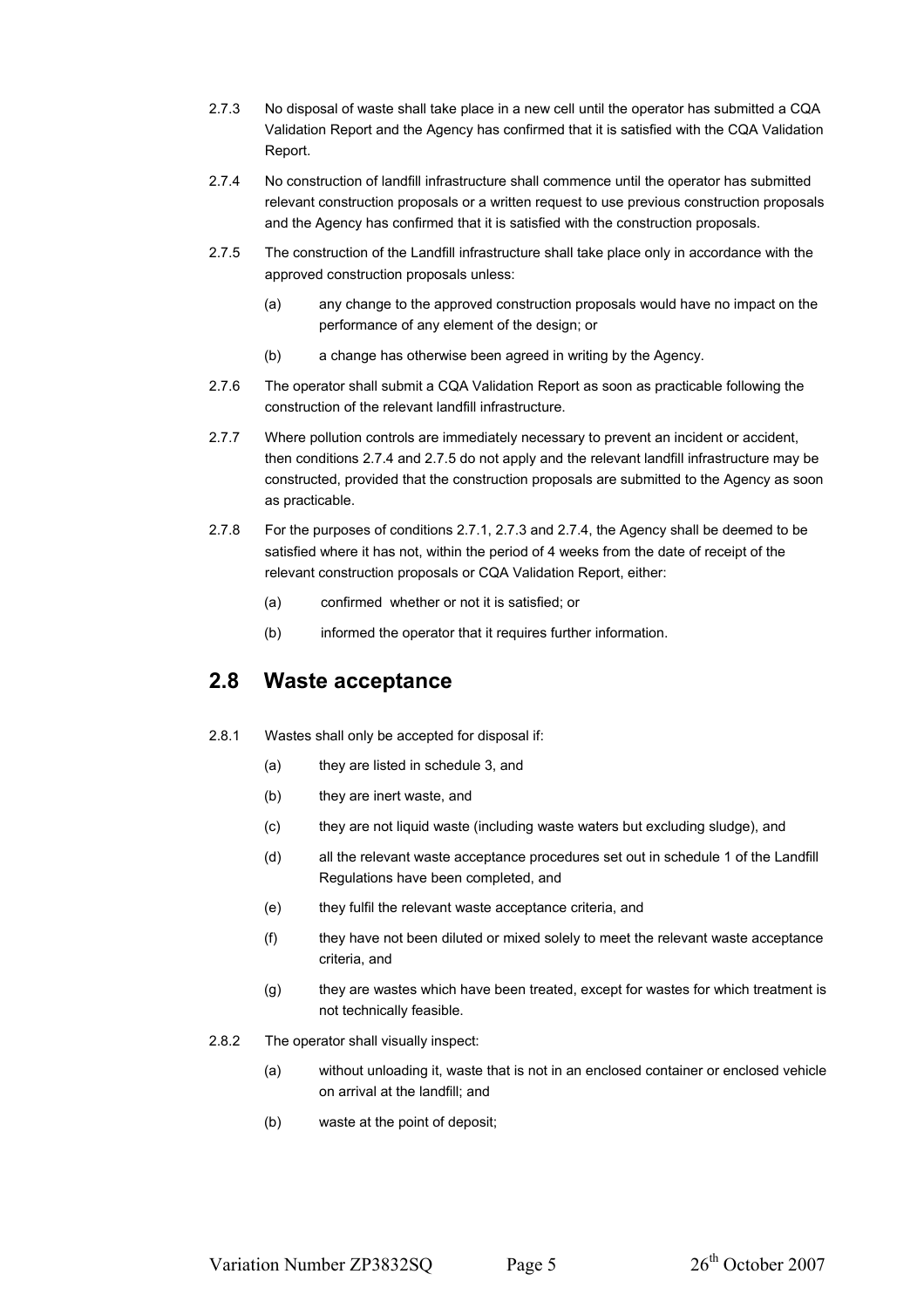and shall satisfy itself that it conforms to the basic characterisation documentation submitted by the holder.

- 2.8.3 Where the operator has taken samples to establish that the waste is in conformity with the documentation submitted by the holder then the samples taken shall be retained for at least one month and results of any analysis for at least two years.
- 2.8.4 The operator on accepting each delivery of waste shall provide a receipt to the person delivering it.
- 2.8.5 The total quantity of waste that shall be deposited in the landfill shall be limited by the presettlement levels shown on Drawing ESID5.
- 2.8.6 The quantity of waste that is deposited in the landfill in any year shall not exceed the limits in schedule 1 table S1.4.
- 2.8.7 The operator shall maintain and implement a system which ensures that a record is made of the quantity, characteristics, date of delivery and, where practicable, origin of any waste that is received for disposal or recovery and of the identity of the producer, or in the case of multiple collection vehicles, of the collector of such waste. Any information regarded by the operator as commercially confidential shall be clearly identified in the record.

#### **2.9 Closure, aftercare and decommissioning**

2.9.1 The operator shall maintain and operate the activities so as to prevent or where that is not practicable, to minimise, any pollution risk on closure and decommissioning.

### **3. Emissions and monitoring**

#### **3.1 Emissions to water, air or land**

3.1.1 There shall be no point source emissions to water, air or land except from the sources and emission points listed in schedule 4 table S4.1

#### **3.2 Emissions to groundwater**

- 3.2.1 There shall be no emission from the activities into groundwater of any substance in List I (as defined by the Groundwater Regulations) contrary to those Regulations.
- 3.2.2 There shall be no emission from the activities into groundwater of any substance in List II (as defined in the Groundwater Regulations) so as to cause pollution (as defined in those Regulations).
- 3.2.3 The trigger levels for emissions into groundwater for the parameter(s) and monitoring point(s) set out in schedule 4 table S4.2 of shall not be exceeded.
- 3.2.4 The operator shall submit to the Agency a review of the Hydrogeological Risk Assessment:
	- (a) between 9 and 6 months prior to the fourth anniversary of the granting of the permit, and
	- (b) between 9 and 6 months prior to every subsequent 4 years after the fourth anniversary of the granting of the permit.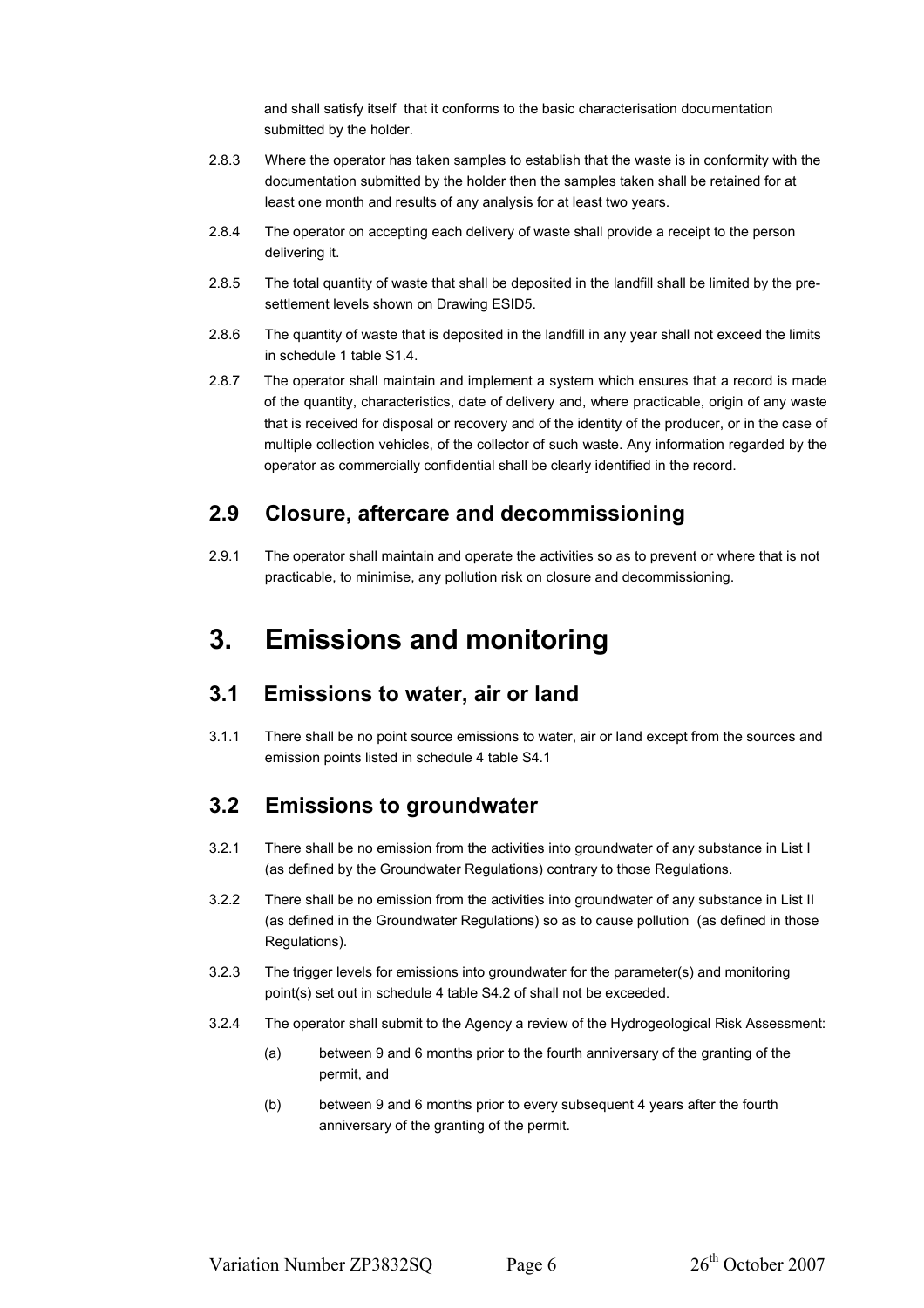### **3.3 Fugitive emissions of substances**

- 3.3.1 Fugitive emissions of substances (excluding odour, noise and vibration) shall not cause pollution. The operator shall not be taken to have breached this condition if appropriate measures have been taken to prevent or where that is not practicable, to minimise, those emissions.
- 3.3.2 Litter or mud arising from the activities shall not cause pollution. The operator shall not be taken to have breached this condition if appropriate measures, have been used to prevent or where that is not practicable to minimise, the litter and mud.
- 3.3.3 Litter or mud arising from the activities shall be cleared from affected areas outside the Site as soon as practicable.
- 3.3.4 All liquids, whose emission to water or land could cause pollution, shall be provided with secondary containment, unless the operator has used other appropriate measures to prevent or where that is not practicable, to minimise, leakage and spillage from the primary container.
- 3.3.5 The limits for landfill gas arising from the installation set out in schedule 4, table S4.3 shall not be exceeded.

#### **3.4 Odour**

No condition applies.

### **3.5 Noise and vibration**

3.5.1 Emissions from the activities shall be free from noise and vibration at levels likely to cause annoyance outside the site, as perceived by an authorised officer of the Agency, unless the operator has used appropriate measures, to prevent or where that is not practicable to minimise the noise and vibration.

### **3.6 Monitoring**

- 3.6.1 The operator shall, unless otherwise agreed in writing by the Agency, undertake the monitoring and any other actions for the parameters, specified in the following tables in schedule 4 to this permit:
	- (a) Point source emissions specified in table S4.1;
	- (b) Groundwater specified in tables S4.2 and S4.6;
	- (c) Landfill gas specified in tables S4.3, and S4.4; and
	- (d) Surface water specified in table S4.5.
- 3.6.2 The operator shall maintain records of all monitoring required by this permit including records of the taking and analysis of samples, instrument measurements (periodic and continual), calibrations, examinations, tests and surveys and any assessment or evaluation made on the basis of such data.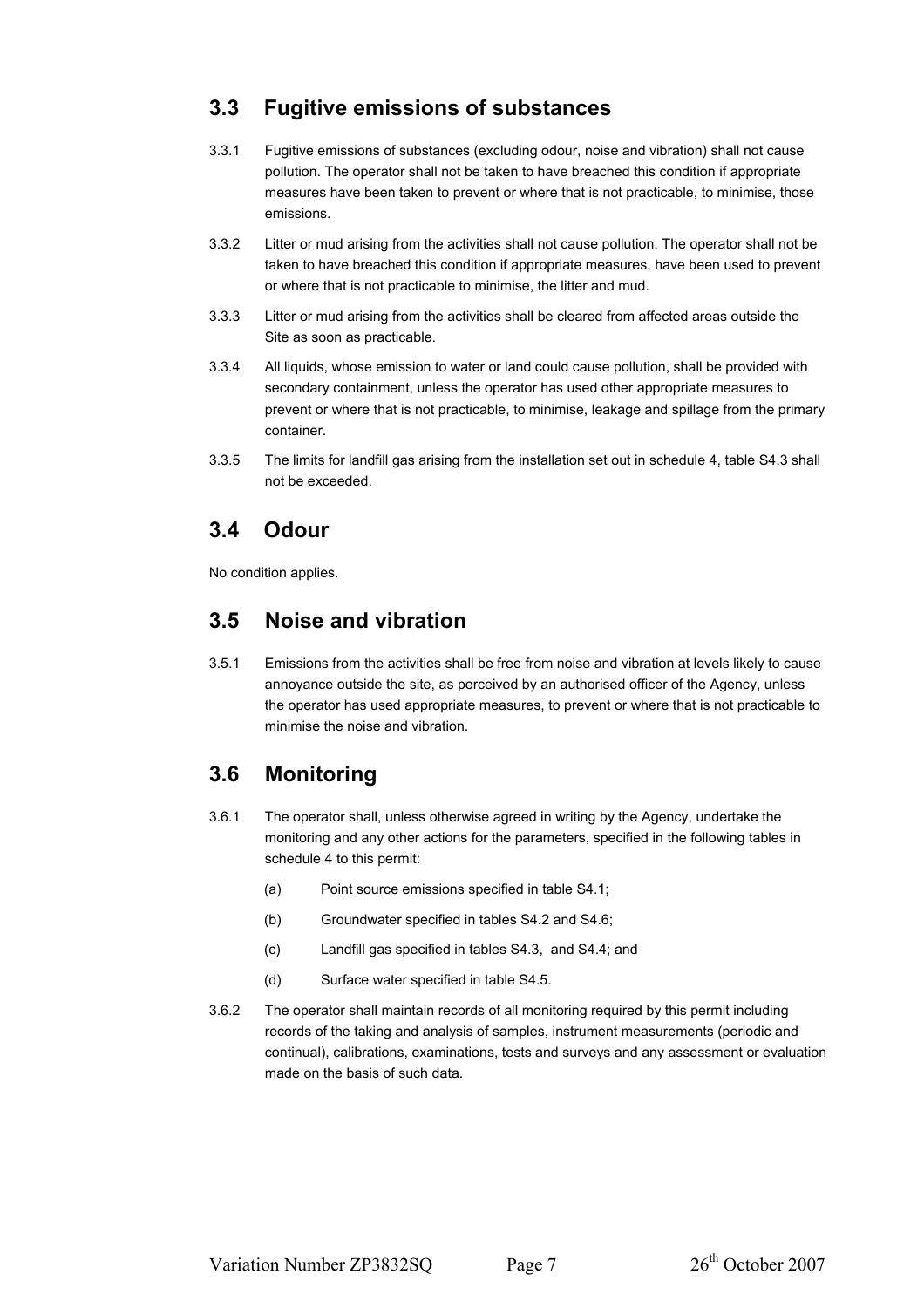- 3.6.3 A topographical survey of the site referenced to Ordnance Datum shall be carried out:
	- (a) annually, and
	- (b) prior to the disposal of waste in any new cell or new development area of the landfill, and
	- (c) following closure of the landfill or part of the landfill.

The topographical survey shall be used to produce a plan of a scale adequate to show the surveyed features of the site.

### **3.7 Transfers off-site**

3.7.1 Records of all the wastes sent off site from the activities, for either disposal or recovery, shall be maintained.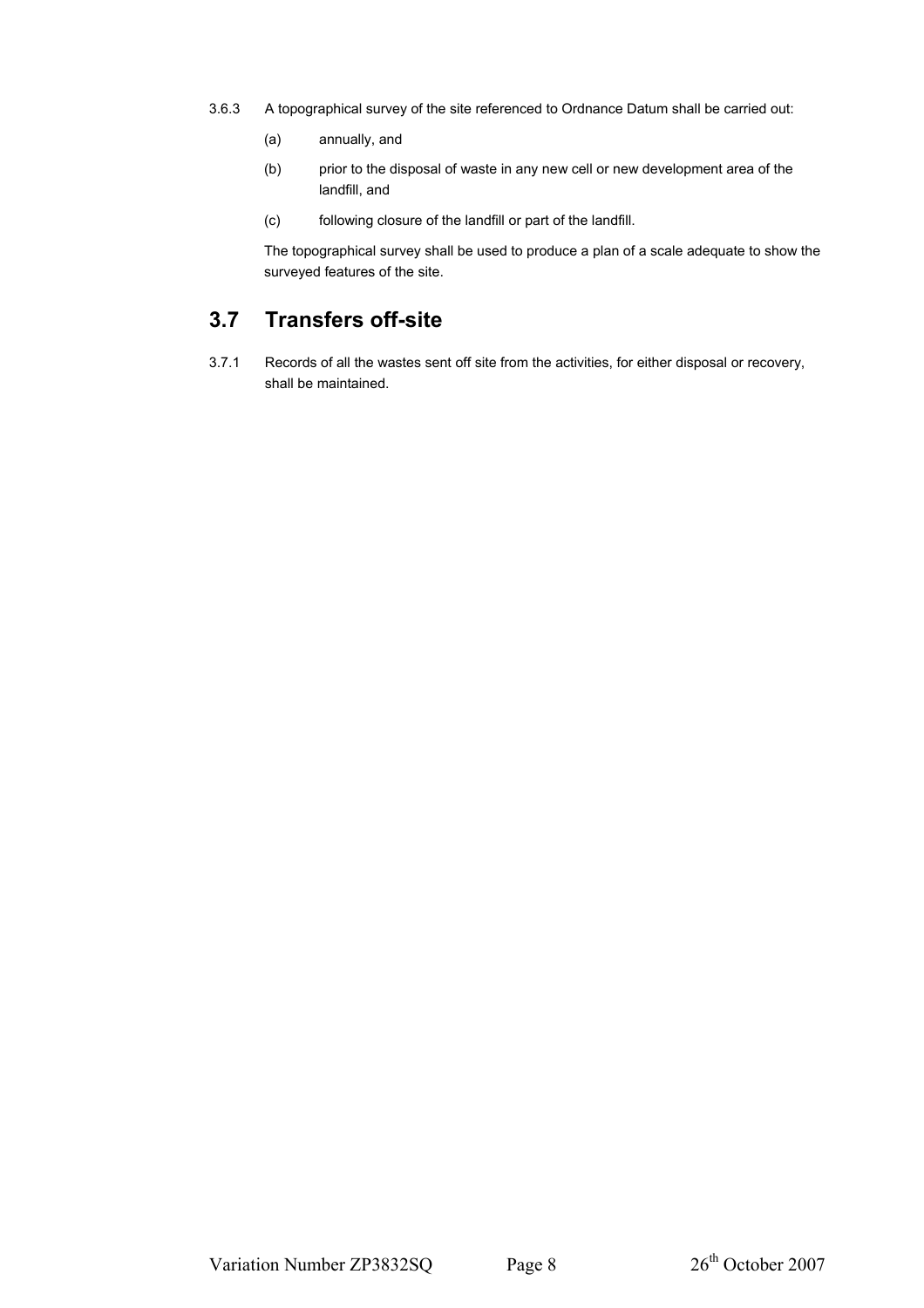# **4. Information**

### **4.1 Records**

- 4.1.1 All records required to be made by this permit shall:
	- (a) be legible;
	- (b) be made as soon as reasonably practicable;
	- (c) if amended, be amended in such a way that the original and any subsequent amendments remain legible, or are capable of retrieval; and
	- (d) be retained, unless otherwise agreed in writing by the Agency, for at least 6 years from the date when the records were made, or in the case of the following records until permit surrender:
		- (i) the results of groundwater monitoring;
		- (ii) sub-surface landfill gas monitoring;
		- (iii) waste types and quantities;
		- (iv) the specification and as built drawings of the basal, sidewall and capping engineering systems
- 4.1.2. Any records required to be made by this permit shall be supplied to the Agency within 14 days where the records have been requested in writing by the Agency.
- 4.1.3 All records required to be held by this permit shall be held on site and shall be available for inspection by the Agency at any reasonable time, other than records relating to condition 3.6 of this Permit, which shall be kept at CEMEX House, Coldharbour Lane, Thorpe, Egham, Surrey, TW20 8TD. Records kept under condition 3.6 shall be available for inspection on site on the next working day following a request by Agency.

### **4.2 Reporting**

- 4.2.1 A report or reports on the performance of the activities over the previous year shall be submitted to the Agency by 31 January (or other date agreed in writing by the Agency) each year. The report(s) shall include as a minimum:
	- (a) a review of the results of the monitoring and assessment carried out in accordance with this permit against the relevant assumptions, parameters and results in the risk assessments submitted in relation to this installation and any agreed amendments thereto;
	- (b) where the operator's management system encompasses annual improvement targets, a summary report of the previous year's progress against such targets;
	- (c) the annual production/treatment set out in schedule 5 table S5.2.
	- (d) details of any contamination or decontamination of the site which has occurred;
	- (e) the topographical surveys required by condition 3.6.3 other than those submitted as part of a CQA validation report;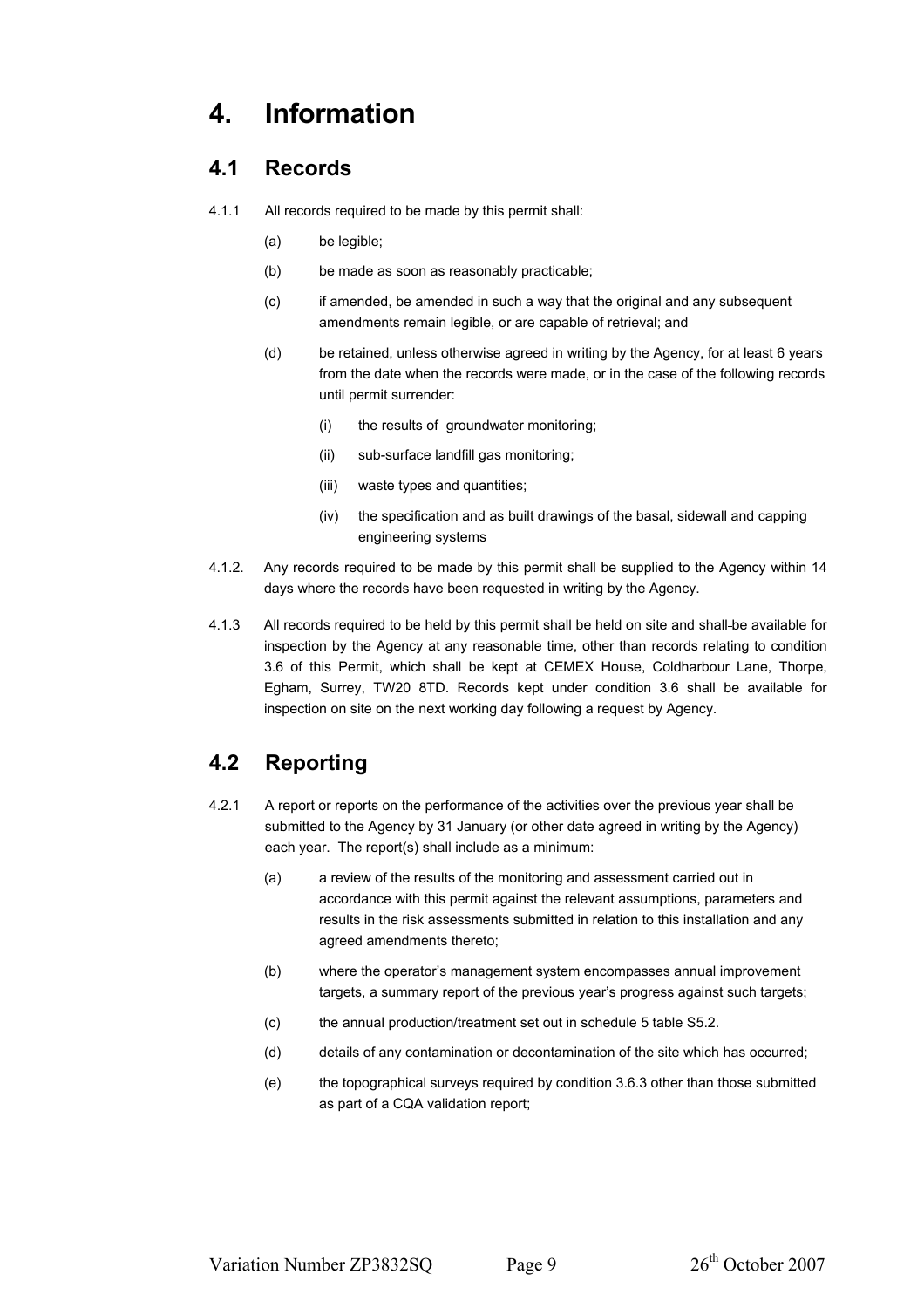- (f) the volumetric difference (reported in cubic metres) between the most recent topographical survey and the previous annual topographical survey i.e. the additional volume of the landfill void that is occupied by waste;
- (g) an assessment of the settlement behavior of the landfill body based on the difference between the most recent topographical survey and previous annual topographical survey for the areas of the landfill which did not receive waste between the surveys;
- (h) a calculation of the remaining capacity (reported in cubic metres) derived from the pre-settlement contours and the most recent topographical survey;
- (i) a summary of the WAC compliance testing undertaken in the period;
- 4.2.2 Within 28 days of the end of the reporting period the operator shall, unless otherwise agreed in writing by the Agency, submit reports of the monitoring and assessment carried out in accordance with the conditions of this permit, as follows:
	- (a) in respect of the parameters and emission points specified in schedule 5 table S5.1;
	- (b) for the reporting periods specified in schedule 5 table S5.1and using the forms specified in schedule 5 table S5.3; and
	- (c) giving the information from such results and assessments as may be required by the forms specified in those tables.
- 4.2.3 A summary report of the waste types and quantities accepted and removed from the site shall be made for each quarter. It shall be submitted to the Agency within one month of the end of the quarter and shall be in the format required by the Agency.
- 4.2.4 The operator shall, unless notice under this condition has been served within the preceding 4 years, submit to the Agency, within 6 months of receipt of a written notice, a report assessing whether there are other appropriate measures that could be taken to prevent, or where that is not practicable, to minimise pollution.
- 4.2.5 All reports and notifications required by the permit shall be sent to the Agency using the contact details supplied in writing by the Agency.

### **4.3 Notifications**

- 4.3.1 The Agency shall be notified without delay following the detection of:
	- (a) any malfunction, breakdown or failure of equipment or techniques, accident, or fugitive emission which has caused, is causing or may cause significant pollution;
	- (b) the breach of a limit specified in the permit;
	- (c) any significant adverse environmental effects.
- 4.3.2 Any information provided under condition 4.3.1 shall be confirmed by sending the information listed in schedule 6 to this permit within the time period specified in that schedule.
- 4.3.3. Prior written notification shall be given to the Agency of the following events and in the specified timescales: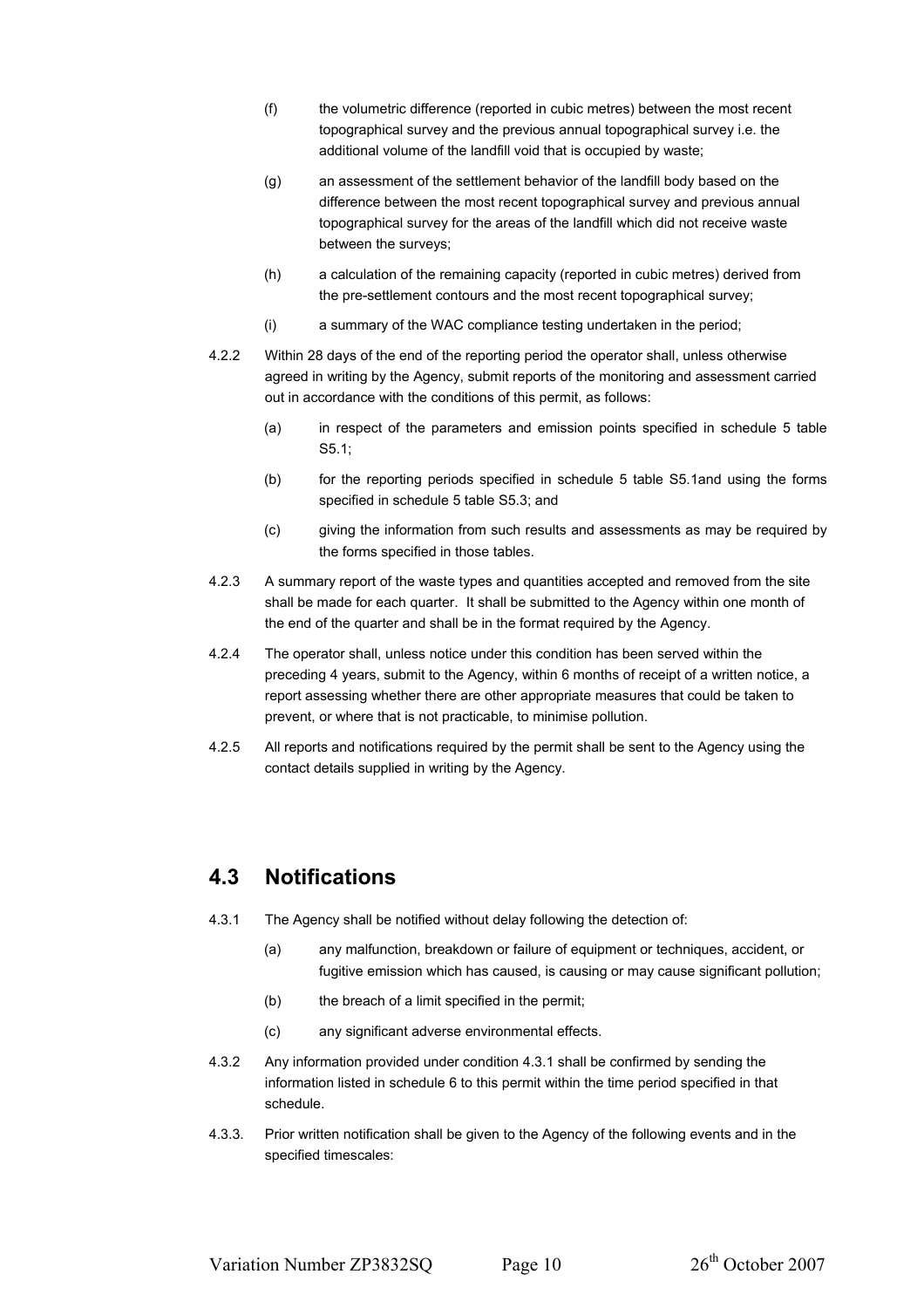- (a) as soon as practicable prior to the permanent cessation of any of the permitted activities;
- (b) as soon as practicable prior to the cessation of the landfill disposal activities, for a period likely to exceed 1 month; and
- (c) at least 7 days prior to the resumption of the landfill disposal activities after a cessation notified under (b) above.
- 4.3.4 The Agency shall be given at least 14 days notice before implementation of any part of the site closure plan in respect of any activities other than the disposal of waste in the landfill.
- 4.3.5 Where the Agency has requested in writing that it shall be notified when the operator is to undertake monitoring and/or spot sampling, the operator shall inform the Agency when the relevant monitoring is to take place. The operator shall provide this information to the Agency at least 14 days before the date the monitoring is to be undertaken.
- 4.3.6 The Agency shall be notified within 7 days of any changes in technically competent management and the name of any incoming person together with evidence that such person has the required technical competence.
- 4.3.7 The Agency shall be provided, within 14 days of the operator or any relevant person being convicted of a relevant offence, (unless such information has already been notified to the Agency), with details of the nature of the offence, the place and date of conviction, and the sentence imposed.
- 4.3.8 The Agency shall be notified within 14 days of the operator and/or any relevant person lodging an appeal against a conviction for any relevant offence and of the outcome when the appeal is decided.
- 4.3.9 The Agency shall be notified within 14 days of the occurrence of the following matters, except where such disclosure is prohibited by Stock Exchange rules:
	- (a) any change in the operator's trading name, registered name or registered office address;
	- (b) any change to particulars of the operator's ultimate holding company (including details of an ultimate holding company where an operator has become a subsidiary); and
	- (c) any steps taken with a view to the operator going into administration, entering into a company voluntary arrangement or being wound up.

#### **4.4 Interpretation**

4.4.1 In this permit the expressions listed in schedule 7 shall have the meaning given in that schedule.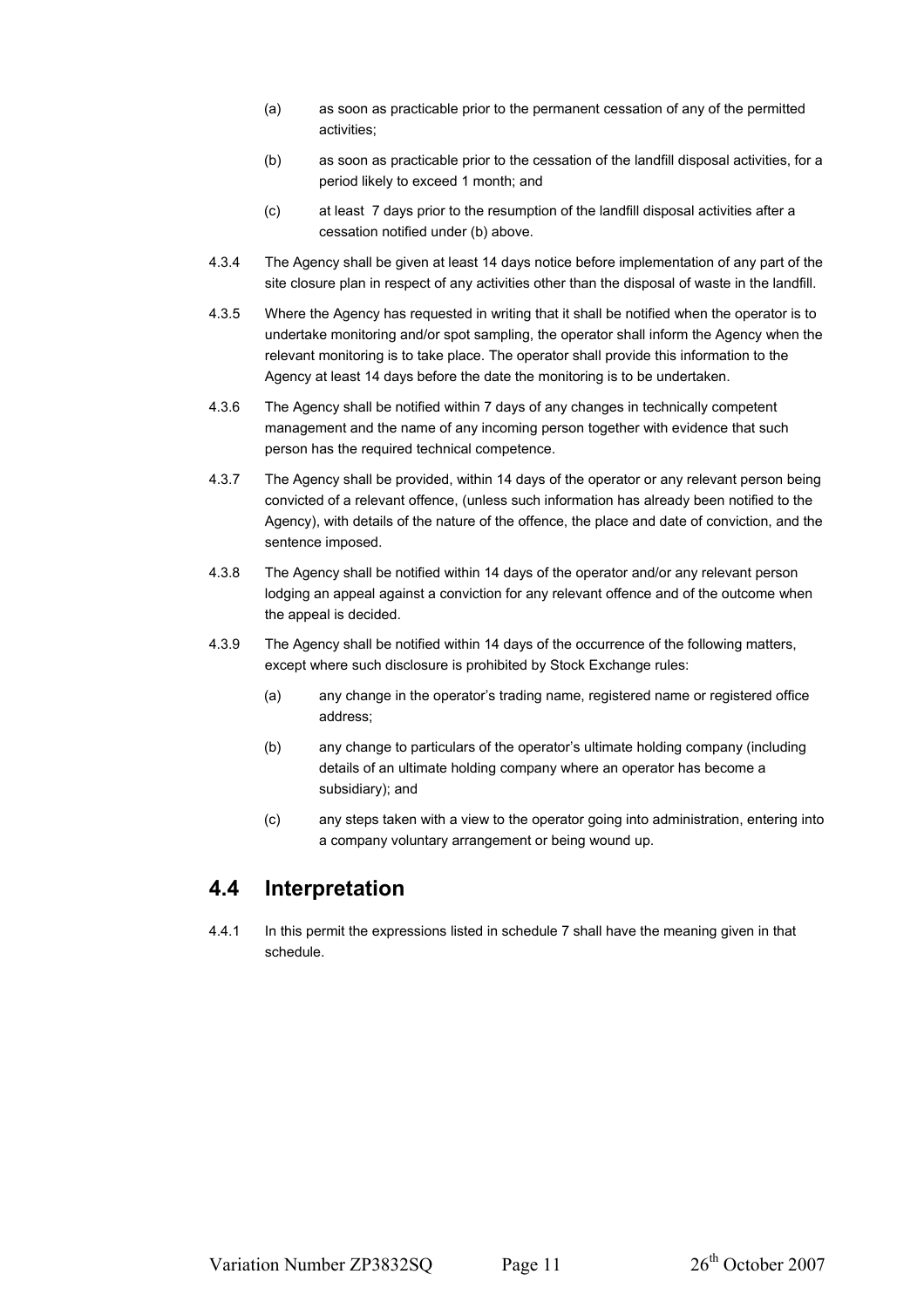# **Schedule 1 - Operations**

| <b>Table S1.1 Activities</b>                                       |                                                                                              |                                                                                                                                                                           |
|--------------------------------------------------------------------|----------------------------------------------------------------------------------------------|---------------------------------------------------------------------------------------------------------------------------------------------------------------------------|
| Activity listed in schedule 1 of the PPC<br><b>Regulations</b>     | <b>Description of specified</b><br>activity                                                  | Limits of specified activity                                                                                                                                              |
| Section 5.2 Part A(1) (b). The disposal of<br>waste in a landfill. | Landfill for inert waste (landfill<br>classification under the Landfill<br>Regulations 2002) | Receipt, handling, storage and disposal of<br>consisting of the types<br>wastes.<br>and<br>quantities specified in conditions 2.8, as an<br>integral part of landfilling. |

| <b>Table S1.2 Operating techniques</b> |                                                                                                                                                                                                                                                                              |                      |  |  |  |  |
|----------------------------------------|------------------------------------------------------------------------------------------------------------------------------------------------------------------------------------------------------------------------------------------------------------------------------|----------------------|--|--|--|--|
| <b>Description</b>                     | <b>Parts</b>                                                                                                                                                                                                                                                                 | <b>Date Received</b> |  |  |  |  |
| Application                            | The response to questions 2.1, 2.2, 2.3, 2.4 and 2.5 given in part B of<br>the Application and the documents referred to in the response including<br>the Site operating plan {excluding section B2.2.4 and B2.1.8 given in<br>Report WWD IPPC Volume 2 Section 3.2 Table 4. | 30/03/2005           |  |  |  |  |
|                                        | Response to request for information made on 27/09/2005 regarding the<br>trigger levels for extra parameters for groundwater monitoring. Revision<br>of answer to question 2.2.42 of the application form.                                                                    | 03/10/2005           |  |  |  |  |
| Letter to the<br>Agency<br>from ARUP   | The letter to the Agency dated the $2nd$ October 2006 regarding the<br>landfill gas monitoring. Revision of answer to question 2.2.43 of the<br>application form.                                                                                                            | 11/10/2006           |  |  |  |  |

| Table S1.3 Improvement programme requirements |                                                                                                                                                                                                                                                                                                                                             |               |  |  |  |  |
|-----------------------------------------------|---------------------------------------------------------------------------------------------------------------------------------------------------------------------------------------------------------------------------------------------------------------------------------------------------------------------------------------------|---------------|--|--|--|--|
| Reference                                     | <b>Requirement</b>                                                                                                                                                                                                                                                                                                                          | Date          |  |  |  |  |
|                                               | The operator shall submit to the Agency for written approval a formalised<br>surface water monitoring plan in line with the Agency's guidance for<br>monitoring landfills (LFTGN02 Guidance on Monitoring of Landfill.<br>Leachate, Groundwater and. Surface Water).                                                                        | 30 April 2008 |  |  |  |  |
|                                               | The report should detail but not be exclusive to the monitoring locations.<br>the monitoring regime and the surface water assessment and compliance<br>levels and shall ensure that the requirements of the Landfill Regulation<br>with regard to monitoring of surface water upstream and downstream of<br>the landfill are complied with. |               |  |  |  |  |
|                                               | Once approved the surface water monitoring plan shall form part of the<br>site's operational procedures and the monitoring points, schedules and<br>compliance levels shall form part of the relevant tables in Schedule 4.                                                                                                                 |               |  |  |  |  |

| Table S1.4 Annual waste input limits |                           |
|--------------------------------------|---------------------------|
| Category                             | <b>Limit Tonnes/ Year</b> |
| <b>Inert Waste</b>                   | 200.000                   |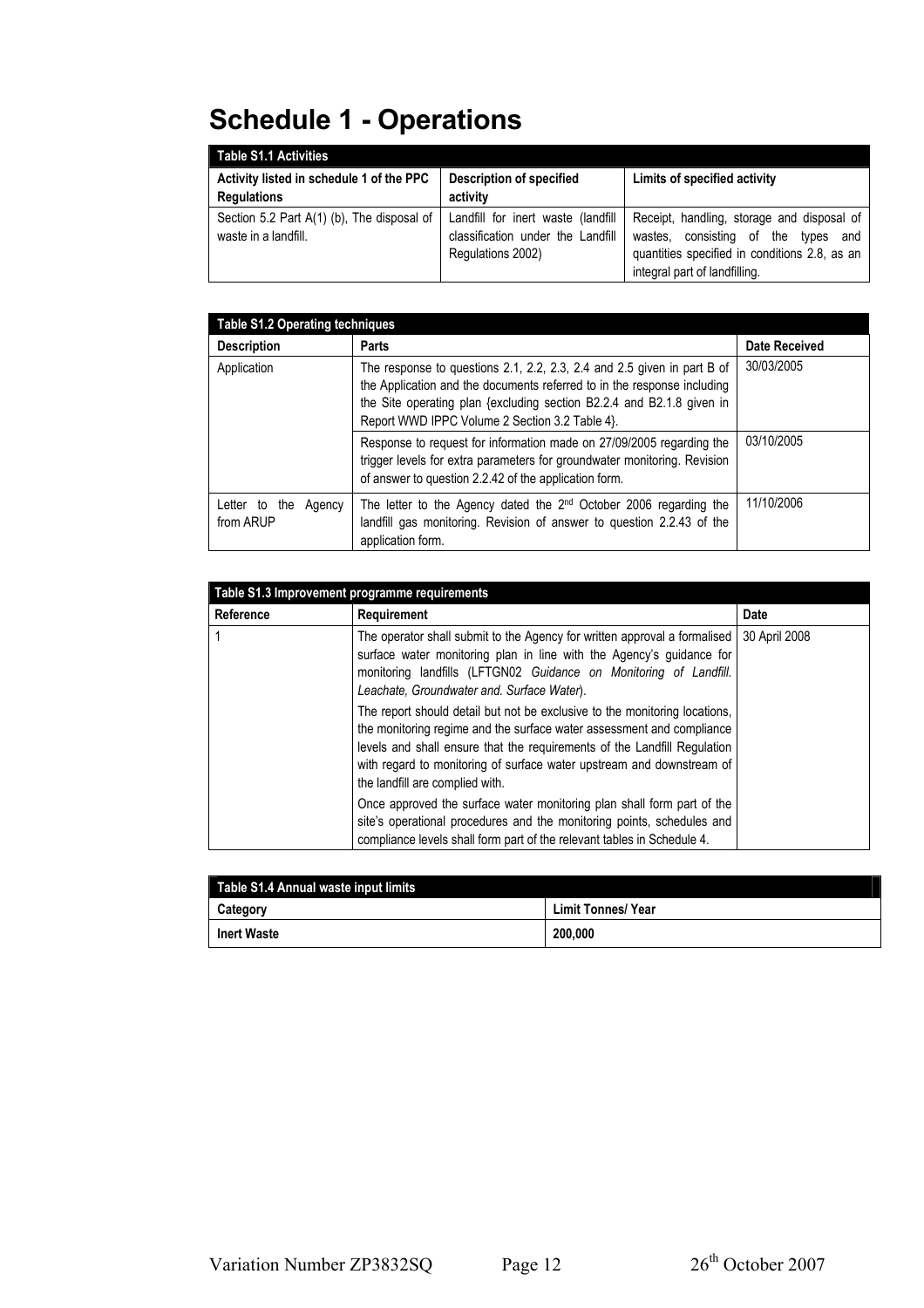# **Schedule 2 - Site plan**

 *"Reproduced from the Ordnance Survey map with the permission of the Controller of Her Majesty's Stationery Office Crown Copyright 2000. Unauthorised reproduction infringes Crown Copyright and may lead to prosecution or civil proceedings."* 

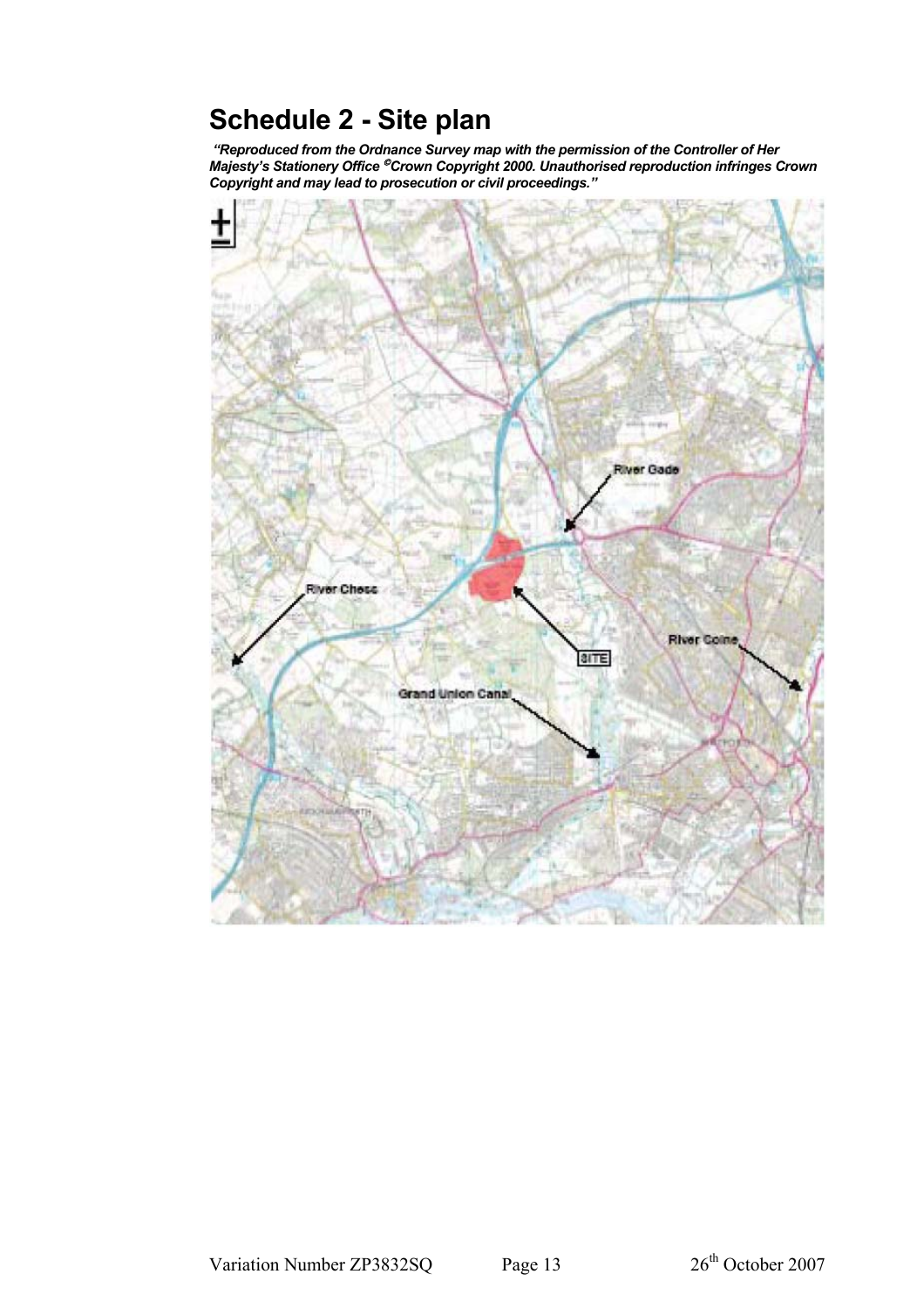## **Schedule 3 - List of permitted wastes**

Wastes that may be accepted without testing at a landfill for inert waste

| <b>EWC Code</b> | Description                                         | Restrictions                                                                     |
|-----------------|-----------------------------------------------------|----------------------------------------------------------------------------------|
| 10 11 03        | Waste glass based fibrous materials                 | Only without organic binders                                                     |
| 15 01 07        | Glass packaging                                     |                                                                                  |
| 117 01 01       | Concrete                                            | Selected C&D waste only(a)                                                       |
| 17 01 02        | <b>Bricks</b>                                       | Selected C&D waste only(a)                                                       |
| 17 01 03        | Tiles and ceramics                                  | Selected C&D waste only(a)                                                       |
| 17 01 07        | Mixtures of concrete, bricks, tiles and<br>ceramics | Selected C&D waste only(a)                                                       |
| 17 02 02        | Glass                                               |                                                                                  |
| 17 05 04        | Soil and stones                                     | Excluding topsoil, peat; excluding soil and stones<br>from<br>contaminated sites |
| 19 12 05        | Glass                                               |                                                                                  |
| 20 01 02        | Glass                                               | Separately collected glass only                                                  |
| 20 02 02        | Soil and stones                                     | Only from garden and parks waste; Excluding top soil, peat                       |

Selected construction and demolition waste (C & D waste): with low contents of other types of materials (like metals, plastic, organics, wood, rubber, etc). The origin of the waste must be known.

No C & D waste from constructions, polluted with inorganic or organic dangerous substances, e.g. because of production processes in the construction, soil pollution, storage and usage of pesticides or other dangerous substances, etc., unless it is made clear that the demolished construction was not significantly polluted.

No C & D waste from constructions, treated, covered or painted with materials, containing dangerous substances in significant amounts.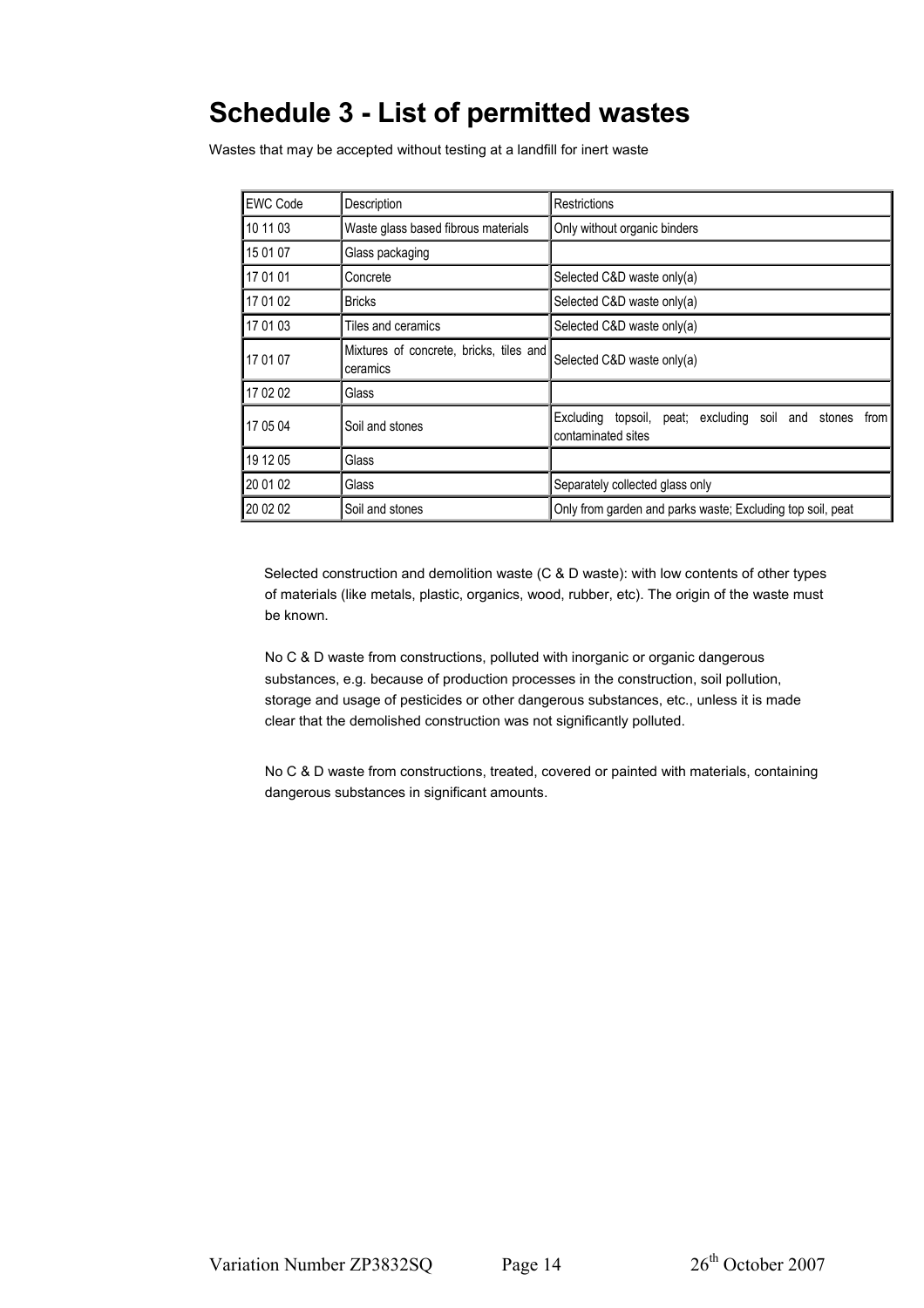# **Schedule 4 – Emissions and monitoring**

| Table S4.1 Point source emissions to water (other than sewer) – emission limits and monitoring requirements |                                      |                                      |                                                                                                                                    |                                      |                                      |                                      |  |  |
|-------------------------------------------------------------------------------------------------------------|--------------------------------------|--------------------------------------|------------------------------------------------------------------------------------------------------------------------------------|--------------------------------------|--------------------------------------|--------------------------------------|--|--|
| Emission<br>point Ref. &<br>Location                                                                        | Parameter                            | Source                               | Limit (incl<br><b>Monitoring</b><br><b>Monitoring</b><br>Reference<br><b>Standard or</b><br>unit)<br>Frequency<br>Period<br>Method |                                      |                                      |                                      |  |  |
| As per<br>improvement<br>condition 1                                                                        | As per<br>improvement<br>condition 1 | As per<br>improvement<br>condition 1 | As per<br>improvement<br>condition 1                                                                                               | As per<br>improvement<br>condition 1 | As per<br>improvement<br>condition 1 | As per<br>improvement<br>condition 1 |  |  |

| Table S4.2 Trigger levels for emissions into groundwater and monitoring requirements    |                        |                               |                     |                                |                                            |  |
|-----------------------------------------------------------------------------------------|------------------------|-------------------------------|---------------------|--------------------------------|--------------------------------------------|--|
| <b>Monitoring point reference</b>                                                       | Parameter              | Limit<br>(including)<br>unit) | Reference<br>Period | <b>Monitoring</b><br>frequency | <b>Monitoring</b><br>standard or<br>method |  |
| WG02, WG04 and WG05<br>(Previously WG02P1,<br>WG04P1 and WG05P1)                        | Chloride               | 100mg/l                       | Spot Sample         | Quarterly                      |                                            |  |
| WG03 (Previously WG03P1)                                                                | Chloride               | 150mg/l                       |                     |                                |                                            |  |
| WG02, WG03, WG04 and<br>WG05 (Previously WG02P1,<br>WG03P1, WG04P1 and<br>WG05P1)       | Calcium                | 500mg/l                       |                     |                                | To be agreed<br>in writing with<br>the     |  |
| WG02, WG03, WG04 and<br>WG05 (Previously WG02P1,<br>WG03P1, WG04P1 and<br><b>WG05P1</b> | Ammoniacal<br>Nitrogen | 0.5 <sub>mq</sub> /I          |                     |                                | Environment<br>Agency                      |  |
| WG02, WG03, WG04 and<br>WG05 (Previously WG02P1,<br>WG03P1, WG04P1 and<br><b>WG05P1</b> | Sulphate               | 100mg/l                       |                     |                                |                                            |  |

| Table S4.3 Landfill gas in external monitoring boreholes - limits and monitoring requirements                                       |                  |                                                                |                                                                              |                                                                                         |  |  |
|-------------------------------------------------------------------------------------------------------------------------------------|------------------|----------------------------------------------------------------|------------------------------------------------------------------------------|-----------------------------------------------------------------------------------------|--|--|
| <b>Monitoring point Ref./</b><br><b>Description</b>                                                                                 | <b>Parameter</b> | <b>Trigger</b><br>%v/v                                         | <b>Monitoring</b><br>frequency                                               | Monitoring standard or method                                                           |  |  |
| Perimeter monitoring boreholes <sup>*1</sup><br>GM02, GM03, WG01, WG02,<br>WG03, WG04, WG05, WG06                                   | Methane          | 1%                                                             |                                                                              |                                                                                         |  |  |
| Perimeter monitoring boreholes <sup>*1</sup><br>$8*2$<br>GM02,<br>GM03,<br>WG01,<br>WG02,<br>WG03,<br>WG04,<br>WG05,<br><b>WG06</b> | Carbon Dioxide   | 7.5%<br>8.7%<br>7.1%<br>6.1%<br>8.9%<br>11.6%<br>16.6%<br>6.7% | Monthly during<br>operational<br>phase,<br>Quarterly during<br>post closure. | In accordance with the Agency<br>Guidance on the Management of<br>Landfill Gas, LFTGN03 |  |  |

\*1 these are the new/ revised borehole numbers as supplied in the ARUP report WWD/IPPC/LFG/Re02

\*2 each borehole has a set trigger level as supplied in the ARUP report WWD/IPPC/LFG/Re02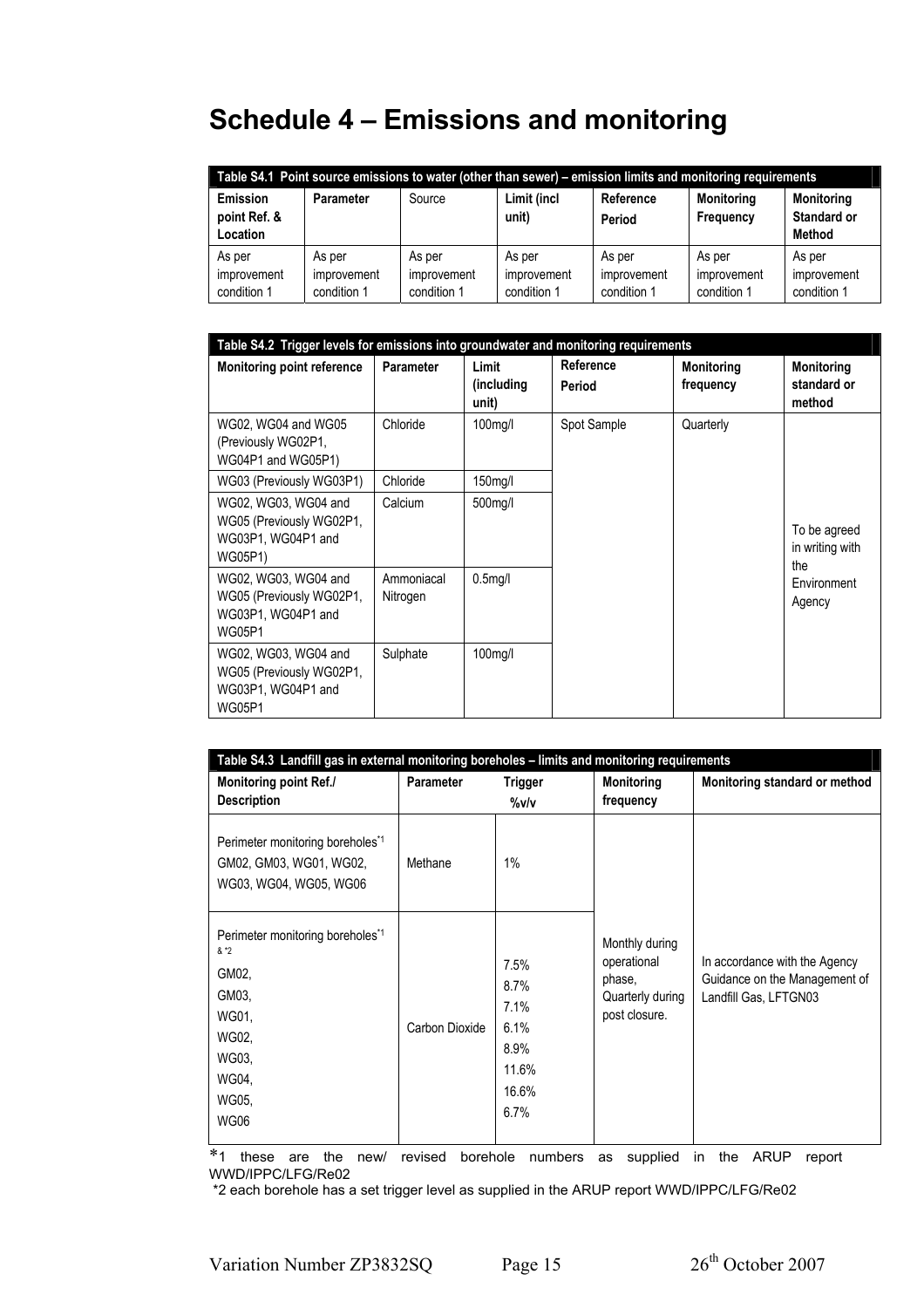| Table S4.4 Landfill gas - other monitoring requirements                                                                                                                               |                                                                                                             |                                                                                     |                                                                    |                         |  |  |
|---------------------------------------------------------------------------------------------------------------------------------------------------------------------------------------|-------------------------------------------------------------------------------------------------------------|-------------------------------------------------------------------------------------|--------------------------------------------------------------------|-------------------------|--|--|
| Emission point reference or<br>source or description of point<br>of measurement                                                                                                       | <b>Parameter</b>                                                                                            | Monitoring<br>frequency                                                             | <b>Monitoring standard or</b><br>method                            | Other<br>specifications |  |  |
| All in waste monitoring boreholes<br>as Shown on drawing number<br>ESID 8 and Numbered GF1 to<br>GF7 inclusive.                                                                       | Methane<br>Carbon Dioxide<br>Oxygen<br>Atmospheric pressure<br>Differential Pressure<br>Meteorological data | Monthly until<br>completion<br>Quarterly<br>during<br>post<br>closure               | To<br>be agreed in writing<br>the<br>Environment<br>with<br>Agency | None                    |  |  |
| Perimeter monitoring boreholes<br>WG01, WG02, WG03, WG04,<br>WG05, WG06, GM02 and GM03<br>(Previously WG1/95, WG2/95,<br>WG3/95. WG4//95 WG5/95<br>WG6/95 PG1/95, PG2/95, PG3/<br>95) | Oxygen<br>Atmospheric pressure                                                                              | Monthly<br>during<br>operational<br>Phase<br>Quarterly<br>during<br>post<br>closure | be agreed in writing<br>To<br>the<br>Environment<br>with<br>Agency | None                    |  |  |

| Table S4.5 Surface water - other monitoring requirements                        |                                   |                                   |                                     |                                   |
|---------------------------------------------------------------------------------|-----------------------------------|-----------------------------------|-------------------------------------|-----------------------------------|
| Emission point reference or<br>source or description of point<br>of measurement | <b>Parameter</b>                  | <b>Monitoring</b><br>frequency    | Monitoring<br>standard or<br>method | Other<br>specifications           |
| As per improvement condition 1                                                  | As per improvement<br>condition 1 | As per improvement<br>condition 1 | As per improvement<br>condition 1   | As per improvement<br>condition 1 |

| Table S4.6 Groundwater - other monitoring requirements                                                                                                       |                                                                                                               |                                |                                                                         |                                |
|--------------------------------------------------------------------------------------------------------------------------------------------------------------|---------------------------------------------------------------------------------------------------------------|--------------------------------|-------------------------------------------------------------------------|--------------------------------|
| <b>Emission point reference or</b><br>source or description of point<br>of measurement                                                                       | <b>Parameter</b>                                                                                              | <b>Monitoring</b><br>frequency | <b>Monitoring</b><br>standard or<br>method                              | <b>Other</b><br>specifications |
| Perimeter monitoring boreholes<br>Quarterly WG01, WG02, WG03,<br>WG04. WG05 and<br>WG06<br>(Previously WG1/95, WG2/95,                                       | Water level, pH, EC,<br>NH4-N, TON (oxidised-<br>N), TOC, Ca, Mg, Na, K,<br>Alk, SO <sub>4</sub> , CI and Fe. | Monthly                        | To be agreed in<br>writing<br>with<br>the<br>Environment<br>Agency      | None                           |
| WG3/95, WG4//95, WG5/95 and<br>WG6/95) as detailed in Table 1 of<br>Section 2.1 of the Site Monitoring<br>Plan, Report reference WWD<br><b>IPPC Volume 3</b> | Mn, Cd, Cr, Cu, Ni, Pb<br>and Zn                                                                              | Annually                       | To be agreed in<br>writing<br>with<br>the<br>Environment<br>Agency      | None                           |
| replacement<br>Any<br>new<br>or<br><b>Boreholes</b>                                                                                                          | Water level, pH, EC,<br>NH4-N, TON (oxidised-<br>N), TOC, Ca, Mg, Na, K,<br>Alk, SO <sub>4</sub> , CI and Fe. | Monthly                        | To be agreed<br>- in<br>writing<br>with<br>the<br>Environment<br>Agency | None                           |
|                                                                                                                                                              | Mn, Cd, Cr, Cu, Ni, Pb<br>and Zn                                                                              | Annually                       | To be agreed<br>in<br>writing<br>with<br>the<br>Environment<br>Agency   | None                           |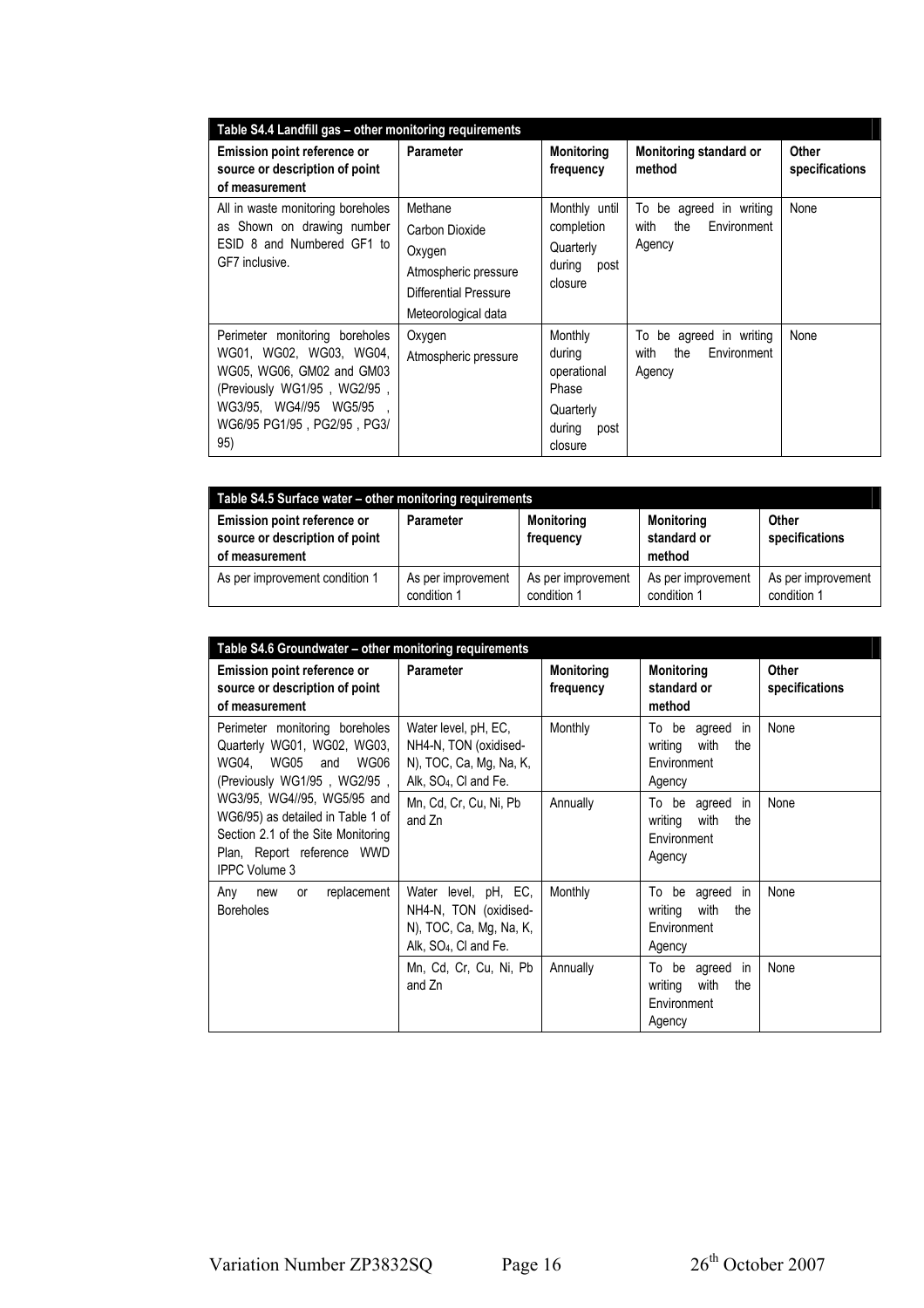# **Schedule 5 - Reporting**

Parameters, for which reports shall be made, in accordance with conditions of this permit, are listed below.

| Table S5.1 Reporting of monitoring data                                     |                                                                                        |                                   |                                                                                                           |
|-----------------------------------------------------------------------------|----------------------------------------------------------------------------------------|-----------------------------------|-----------------------------------------------------------------------------------------------------------|
| Parameter                                                                   | <b>Emission or monitoring</b><br>point/reference                                       | <b>Reporting period</b>           | <b>Period begins</b>                                                                                      |
| Emissions to water<br>Parameters as required by condition 3.6.1             | As per Improvement Condition 1                                                         | As per Improvement<br>Condition 1 | 30/10/07<br>or<br>as<br>otherwise agreed in<br>writing<br>with<br>the<br><b>Environment Agency</b>        |
| Groundwater<br>Parameters as required by condition 3.6.1                    | WG01 to WG06                                                                           | Annually                          | 30/10/07<br>or<br>as<br>otherwise agreed in<br>writing<br>with<br>the<br><b>Environment Agency</b>        |
| Landfill gas lateral migration<br>Parameters as required by condition 3.6.1 | Perimeter monitoring boreholes,<br>GM02, GM03, WG01, WG02,<br>WG03, WG04, WG05, WG06*1 | Quarterly                         | 30/10/07<br>or<br>as<br>otherwise agreed in<br>writing<br>with<br>the<br><b>Environment Agency</b>        |
| Other Landfill gas monitoring<br>Parameters as required by condition 3.6.1  | Perimeter monitoring boreholes,<br>GM02, GM03, WG01, WG02,<br>WG03, WG04, WG05, WG06*1 | Annually                          | 30/10/07<br>or<br>as<br>otherwise agreed in<br>writing<br>with<br>the<br><b>Environment Agency</b>        |
| Other surface water monitoring<br>Parameters as required by condition 3.6.1 | As per Improvement Condition 1                                                         | As per Improvement<br>Condition 1 | 30/10/07<br><b>or</b><br>as<br>otherwise agreed in<br>writing<br>with<br>the<br><b>Environment Agency</b> |

\*1 these are the new/ revised borehole numbers as supplied in the ARUP report WWD/IPPC/LFG/Re02

| Table S5.2: Annual production/treatment             |                   |
|-----------------------------------------------------|-------------------|
| Surface water and/ or groundwater:                  | Cubic metres/year |
| Disposed of off site:                               |                   |
| Disposed of to any onsite effluent treatment plant. |                   |

| <b>Table S5.3 Reporting forms</b>                    |                                                                                         |              |
|------------------------------------------------------|-----------------------------------------------------------------------------------------|--------------|
| Media/parameter                                      | <b>Reporting Format</b>                                                                 | Date of Form |
| Controlled water                                     | Form water 1 or other reporting format to be agreed in<br>writing with the Agency       |              |
| Groundwater                                          | Form groundwater 1 or other reporting format to be<br>agreed in writing with the Agency |              |
| Landfill gas                                         | Form Gas 1 or other reporting format to be agreed in<br>writing with the Agency         |              |
| Waste Return                                         | Waste Return Form RATS2E                                                                |              |
| Landfill topographical surveys<br>and interpretation | Reporting format to be agreed in writing with the Agency                                |              |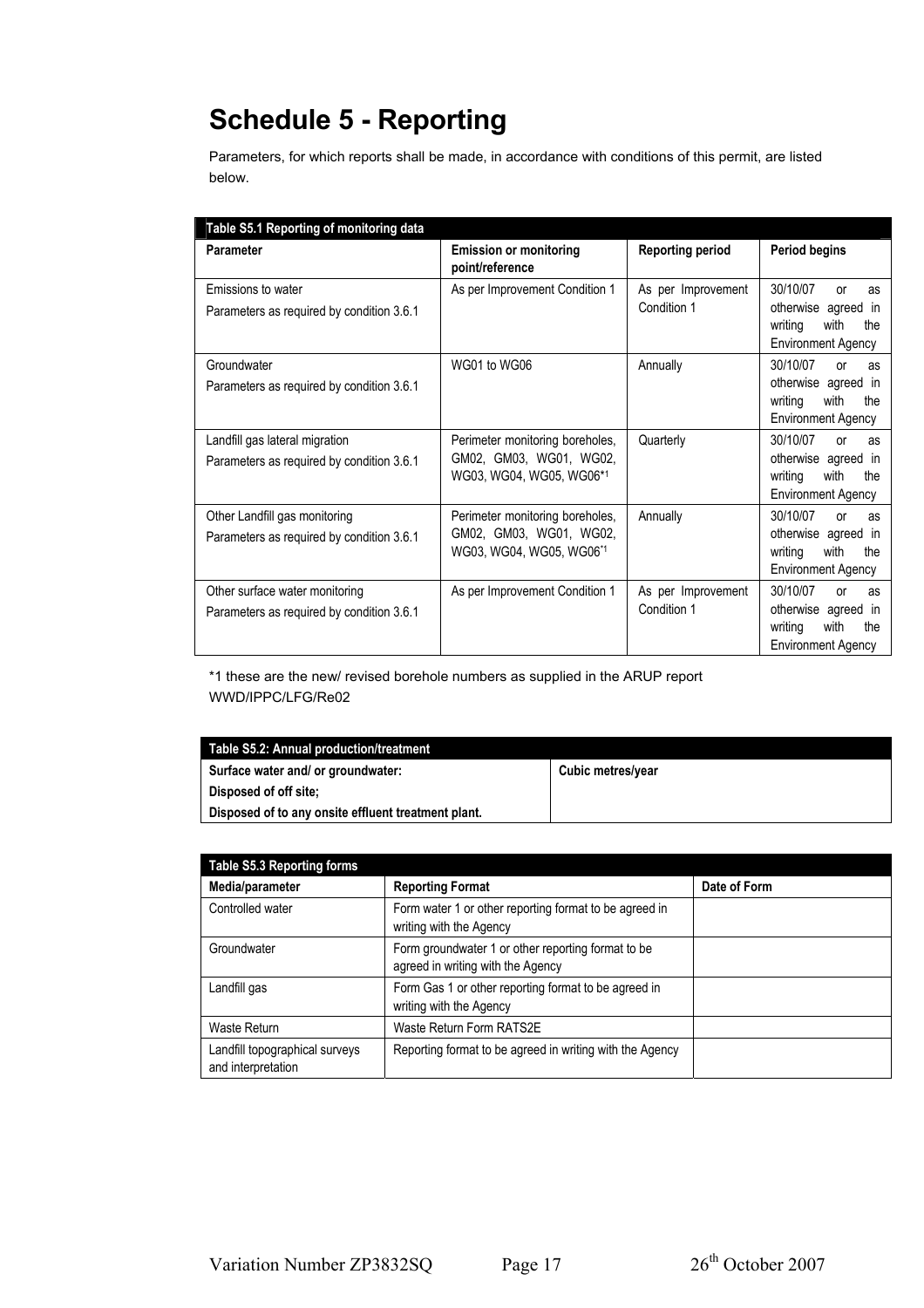# **Schedule 6 - Notification**

This page outlines the information that the operator must provide.

Units of measurement used in information supplied under Part A and B requirements shall be appropriate to the circumstances of the emission. Where appropriate, a comparison should be made of actual emissions and authorised emission limits.

If any information is considered commercially confidential, it should be separated from nonconfidential information, supplied on a separate sheet and accompanied by an application for commercial confidentiality under the provisions of the PPC Regulations.

#### Part A

| <b>Permit Number</b>           |  |
|--------------------------------|--|
| Name of operator               |  |
| Location of Installation       |  |
|                                |  |
| Time and date of the detection |  |

| (a) Notification requirements for any malfunction, breakdown or failure of equipment or techniques, |  |  |
|-----------------------------------------------------------------------------------------------------|--|--|
| accident, or fugitive emission which has caused, is causing or may cause significant pollution      |  |  |
| To be notified within 24 hours of detection                                                         |  |  |
| Date and Time of the event                                                                          |  |  |
| Reference or description of the                                                                     |  |  |
| location of the event                                                                               |  |  |
| Description of where any release                                                                    |  |  |
| into the environment took place                                                                     |  |  |
| Substances(s) potentially                                                                           |  |  |
| released                                                                                            |  |  |
| Best estimate of the quantity or                                                                    |  |  |
| rate of release of substances                                                                       |  |  |
| Measures taken, or intended to                                                                      |  |  |
| be taken, to stop any emission                                                                      |  |  |
| Description of the failure or                                                                       |  |  |
| accident.                                                                                           |  |  |

| (b) Notification requirements for the breach of a limit                      |  |  |
|------------------------------------------------------------------------------|--|--|
| To be notified within 24 hours of detection unless otherwise specified below |  |  |
| Emission point reference/ source                                             |  |  |
| Parameter(s)                                                                 |  |  |
| Limit                                                                        |  |  |
| Measured value and uncertainty                                               |  |  |
| Date and time of monitoring                                                  |  |  |
| Measures taken, or intended to                                               |  |  |
| be taken, to stop the emission                                               |  |  |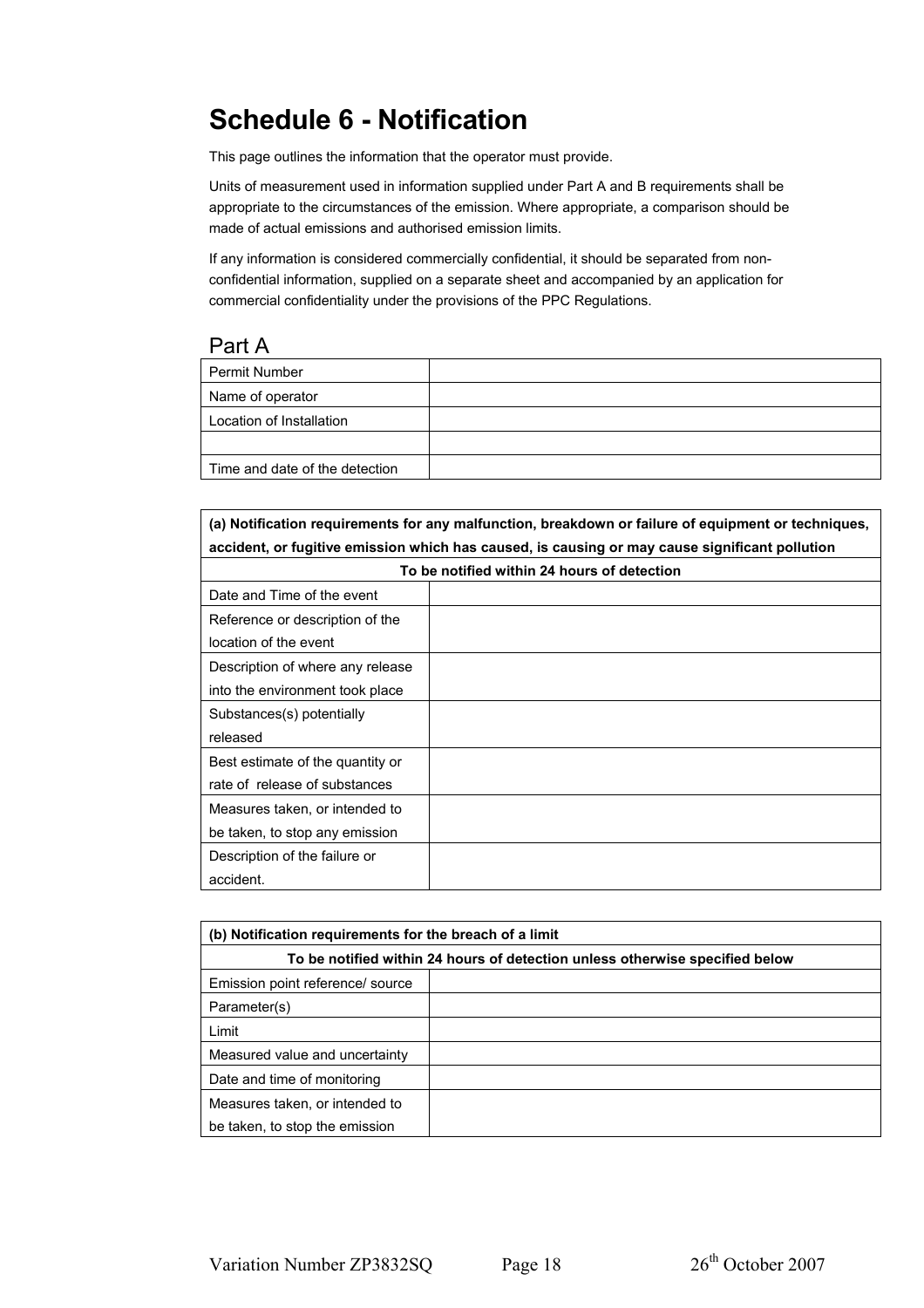Drafting Note: The time periods for notification should be based on the site specific risk and deviations from 24 hours should be justified.

| Time periods for notification following detection of a breach of a limit |                            |
|--------------------------------------------------------------------------|----------------------------|
| <b>Parameter</b>                                                         | <b>Notification period</b> |
|                                                                          |                            |
|                                                                          |                            |

| (c) Notification requirements for the detection of any significant adverse environmental effect |  |  |
|-------------------------------------------------------------------------------------------------|--|--|
| To be notified within 24 hours of detection                                                     |  |  |
| Description of where the effect on                                                              |  |  |
| the environment was detected                                                                    |  |  |
| Substances(s) detected                                                                          |  |  |
| Concentrations of substances                                                                    |  |  |
| detected                                                                                        |  |  |
| Date of monitoring/sampling                                                                     |  |  |

#### Part B to be supplied as soon as practicable

| Any more accurate information on the matters   |  |
|------------------------------------------------|--|
| for notification under Part A.                 |  |
| Measures taken, or intended to be taken, to    |  |
| prevent a recurrence of the incident           |  |
| Measures taken, or intended to be taken, to    |  |
| rectify, limit or prevent any pollution of the |  |
| environment which has been or may be caused    |  |
| by the emission                                |  |
| The dates of any unauthorised emissions from   |  |
| the installation in the preceding 24 months.   |  |

| Name*            |  |
|------------------|--|
| Post             |  |
| <b>Signature</b> |  |
| <b>Date</b>      |  |

\* authorised to sign on behalf of Cemex UK Materials Limited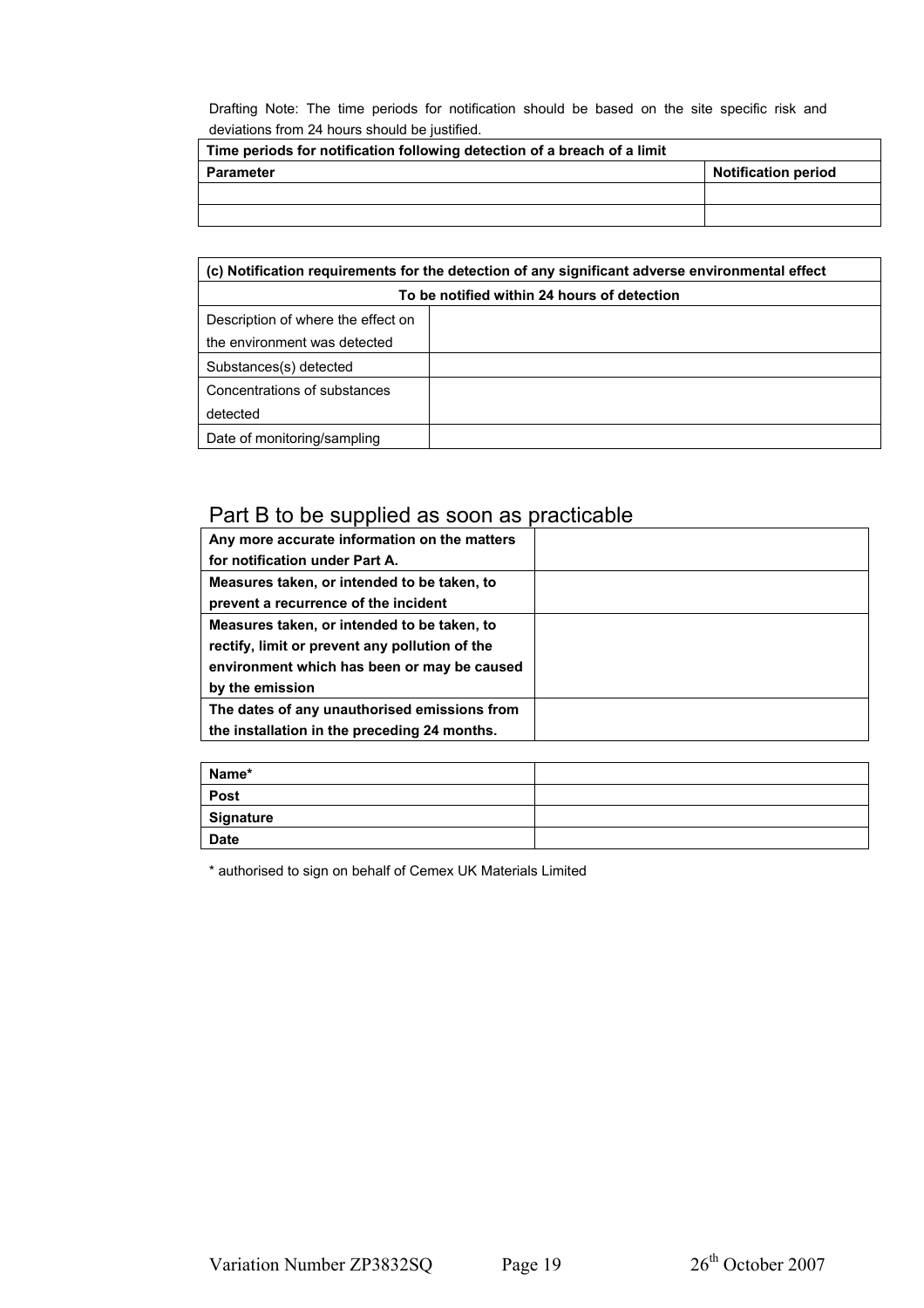## **Schedule 7 - Interpretation**

"*Accident*" means an accident that may result in pollution.

"*Annually*" means once every Year.

"*Application*" means the application for this permit, together with any additional information supplied by the operator as part of the application and any response to a notice served under schedule 4 to the PPC Regulations

*"Authorised Officer*" means any person authorised by the Agency under section 108(1) of The Environment Act 1995 to exercise, in accordance with the terms of any such authorisation, any power specified in Section 108(4) of that Act*.*

"*Background concentration*" means such concentration of that substance as is present in:

- For emissions to surface water, the surface water quality up-gradient of the site; or
- For emissions to sewer, the surface water quality up-gradient of the sewage treatment works discharge.
- For emissions of landfill gas, the ground or air outside the site and not attributable to the site
- "*Construction Proposals*" means written information, at a level of detail appropriate to the complexity and pollution risk, on the design, specifications of materials selected, stability assessment (where relevant) and the construction quality assurance (CQA) programme in relation to the new cell or Landfill Infrastructure.
- "*CQA Validation Report*" means the final "as built" construction and engineering details of the new cell or of the Landfill Infrastructure. It must provide a comprehensive record of the construction and must include, where relevant:
	- The results of all testing required by the CQA programme this must include the records of any failed tests with a written explanation, details of the remedial action taken, referenced to the appropriate secondary testing;
	- Plans showing the location of all tests;
	- "As-built" plans and sections of the works;
	- Copies of the site engineer's daily records;
	- Records of any problems or non-compliances and the solution applied;
	- Any other site specific information considered relevant to proving the integrity of the new cell or Landfill Infrastructure;
	- Validation by a qualified person that all of the construction has been carried out in accordance with the construction proposals.

"*Fugitive emission*" means an emission to air, water or land from the Activities which is not controlled by an emission or background concentration limit.

"*Groundwater Regulations*" means the Groundwater Regulations SI 1998 No. 2746, and words and expressions used in this permit which are also used in the Regulations shall have the same meanings as in those Regulations.

"*Landfill Infrastructure*" means any specified element of the:

- permanent capping;
- temporary capping (i.e. engineered temporary caps not cover materials);
- leachate abstraction systems;
- leachate transfer, treatment and storage systems;
- surface water drainage systems;
- leachate monitoring wells;
- groundwater monitoring boreholes;
- landfill gas monitoring boreholes;
- landfill gas management systems;

within the Site.

- "*Landfill Regulations*" means the Landfill (England and Wales) Regulations SI 2002 No. 1559, and words and expressions used in this permit which are also used in the Regulations shall have the same meanings as in those Regulations.
- "*Land Protection Guidance*" means Agency guidance "H7 Guidance on the protection of land under the PPC Regime: Application site report and site protection monitoring programme".
- "*Liquids*" means any liquid other than leachate within the engineered landfill containment system. "*LFTGN 05*" means Environment Agency Guidance for monitoring enclosed landfill gas flares,
- September 2004. "*LFTGN 08*" means Environment Agency Guidance for monitoring landfill gas engines, September 2004.